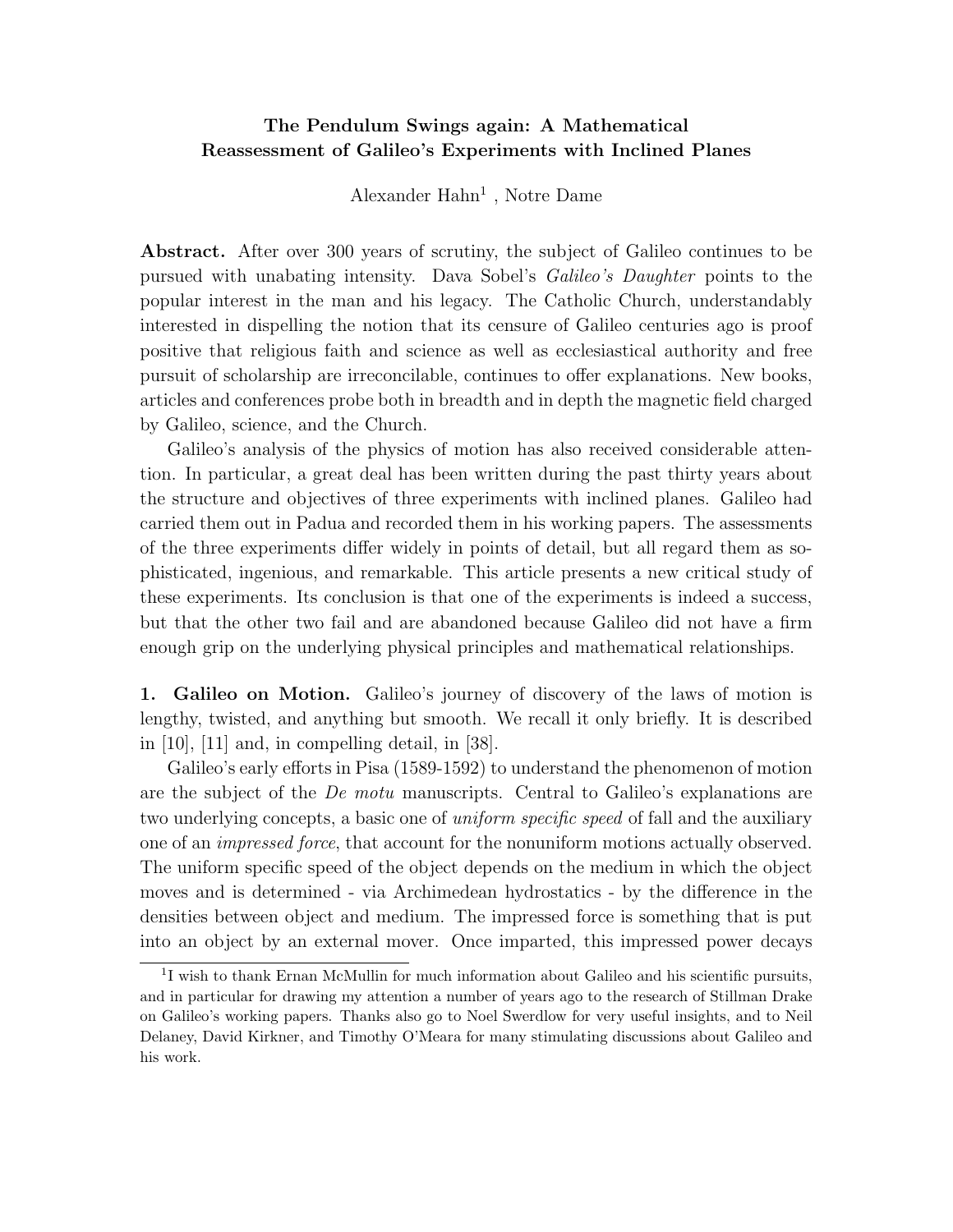gradually and the speed of the body changes steadily until the impressed power is completely dissipated and the object assumes its natural constant speed specific to the medium in which the motion takes place. Galileo's thinking during this time is still heavily influenced by Aristotelian and medieval elements. Only towards the end of the De motu does Galileo begin to accept the possibility that acceleration may be a fundamental feature of fall.

During the Padua period (1597-1610) Galileo's understanding of motion undergoes transition. His 1604 letter to Fra Paolo Sarpi provides important testimony: "the spaces passed in natural motion are in proportion to the squares of the times taken, and consequently that the spaces traversed in equal successive time intervals are to the odd numbers ..." Diverted by his interests in astronomy and the well documented conflict with the Church, Galileo does not present the final synthesis of his theory of motion until 1638. The *Discorsi* [2] is the exposition of a learned, four day long conversation amongSalviati who represents Galileo himself, Sagredo an open minded supporter of the new science, and Simplicio, an adherent of the old Aristotelian point of view. Days three and four of these discussions focus in vernacular Italian on the treatise De motu locali - a book within a book in scholarly Latin - that is Galileo's own systematic treatment of motion. It is intended to be a clear and rigorous presentation in final form. Errors and missteps from earlier stages of Galileo's thinkingare visible in the probingcomments of the protagonists. The discussion analyzes the motion of objects undergoing constant acceleration, both in the situation of free fall and along inclined planes. Galileo derives his conclusions deductively, often with geometric constructions. He expresses quantitative relationships between time, distance, velocity, and acceleration, in terms of proportions; indeed, he uses only proportions of magnitudes of the same kind, for example, distance to distance, velocity to velocity, but not distance to time. In particular, he does not have the real number system and decimal notation at his disposal and does not formulate his conclusions in terms of equations involving variables and constants. (The systematic development of all this was only in its infancy at this time.) Within his context, Galileo arrives at the following basic insights.

1. All bodies fallingin a vacuum do so with the same constant acceleration. For a body falling from rest, the speed is proportional to the elapsed time. This is so both in the situation of free fall and for balls rolling on an inclined plane.

2. The law of fall, namely, that the distance covered by a body movingfrom rest (again, either in free fall or rolling on an inclined plane) is proportional to the square of the time of the motion.

3. The trajectory of a projectile has parabolic shape.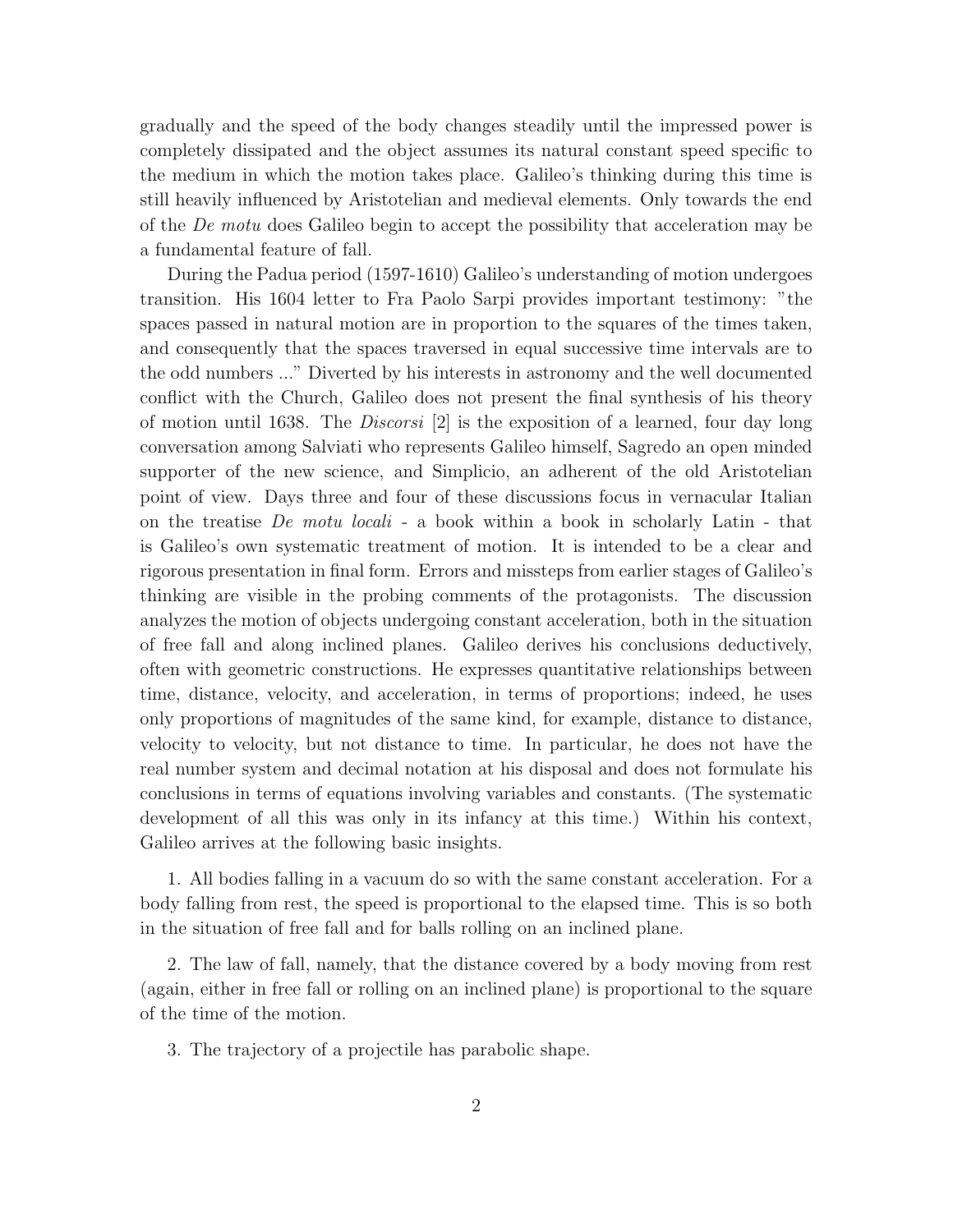Galileo regards two underlying principles as fundamental. One is a principle of inertia, namely that a body moving with a certain constant velocity (speed and direction) will continue to move with that same velocity unless an outside force acts on it  $^2$ . The second is a principle of superposition of motions, namely that projectile motion can be conceptualized as an independent composite of a motion with constant velocity and a vertical motion with constant acceleration. It must be emphasized that Galileo's basic concepts (for example, velocity and acceleration) lack the precision that calculus would later give them and his principles of inertia and superposition never reach a definitive and general state. See [5], [10] and [38] for instance.

**2. Galileo's Experiments.** There is general agreement that Galileo arrived at his conclusions by combining the thinking of predecessors, geometric deductions, thought or "arm chair" experiments, and actual "hands on" experiments. However, the assessments of the relative importance of these elements have changed over the years. In particular, the question - central to an understanding of Galileo the physicist as to the quality and purpose of Galileo's hands on experimentation has received a diversity of answers.

Galileo's contemporaries Descartes and Mersenne exercised skepticism about his experiments. See [5, p. 107] and [8, p. 20]. For the most part, however, historians have taken Galileo's word for it (as expressed on the third day of the *Discorsi*) that he used carefully constructed experiments as an important tool of both discovery and verification of his fundamental insights into motion. This includes Kant [3, preface] and Mach [4]. This point of view prevailed until the late 1930's when the influential historian Koyré proclaimed that Galileo's real experiments were most certainly inadequate and that he relied on thought experimentation. See [5, pp. 106-107] and  $[6, p. 224]$ . The pendulum begins to swing back in 1961 when Settle  $[8]$  reconstructed Galileo's basic apparatus and demonstrated that Galileo could have carried out with satisfactory precision the experiments with inclined planes he described. While emphasizing the point that the progressive evolution of Galileo's understanding of motion must surely have had an experimental aspect, essays written as recently as 1967 were still circumspect and tentative about the precise nature and impact of these experiments. See  $[10, pp. 11-12]$  and  $[11, pp. 328-329]$ . The backward swing of the pendulum gained speed instantly in the early 1970s when Drake [12] perused Galileo's unpublished working papers on motion in the Biblioteca Nazionale Centrale

<sup>2</sup>It is important to note that in this article "inertia" will be used to refer simply to a principle of uniform motion and not to Newton's definitive version of the concept.For Newton, inertia is an inherent property of the mass of a body that causes it to resist any change in its state of rest or motion along a straight line. This article parallels Galileo understanding of inertia as only a kinematic principle or an assertion about the motion of an object under ideal conditions.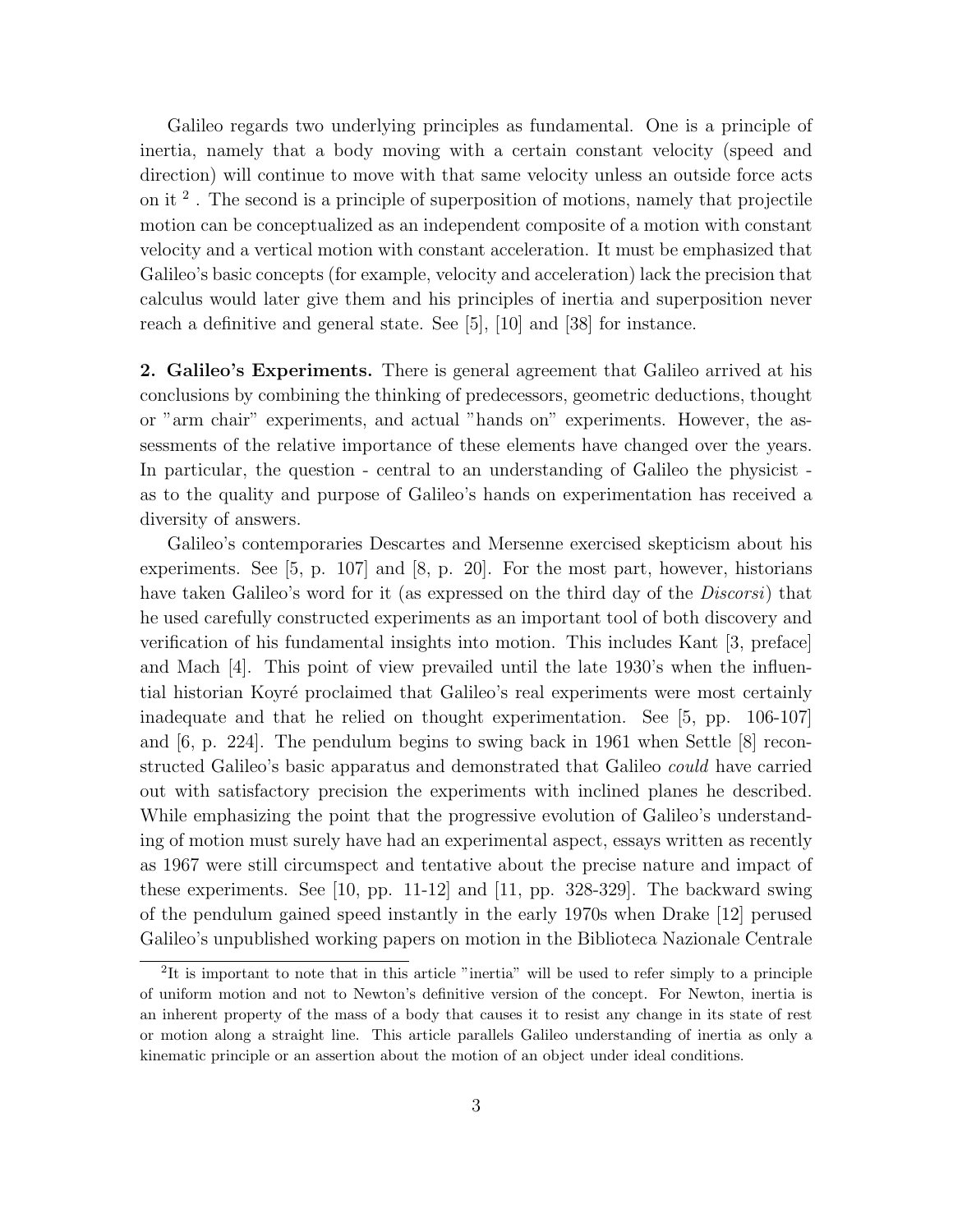in Florence and found written records of Galileo's experiments with inclined planes. They are the "smoking gun" that refutes the position of Koyré. These working papers - there are 160 sheets or folios - are now bound as Volume 72, or Codex 72, of the Galileo manuscripts. The websites

## http://www.imss.fi.it/ms72/INDEX.HTM

or

## http://www.mpiwg-berlin.mpg.de/Galileo−Prototype/index.htm

provide wonderful and very useful electronic renditions of the folios of the codex. Many of the folios are drafts of theoretical discussions that would later appear in the Discorsi. (The electronic version provides precise connections with cross-references.) Many folios are filled with computations. A number of folios, 80r, 81r, 86a r, 87, 90r, 91v, 102, 107, 111, 113r, 114v, 115r, 116v, 117, 152r, and 175v amongthem, contain diagrams and data that suggest studies of motion. The abbreviations r and v stand for "recto" and "verso", the "front" and "back" of the sheet in question. (In the listing just given, if neither r nor v appears, then both sides of the sheet are relevant.) Some of these folios are geometric explorations of the parabola and some are records of experiments. The historians who have studied them consider it "well substantiated by the evidence" (watermarks, for example) that they stem from the later Paduan period 1604-1610. For example, see Naylor [20, p. 366].

The present article will focus on 81r, 114v and 116v. Each of these folios gives evidence of an experiment in which Galileo has placed an inclined plane on a table, lets a ball roll down the plane, and records quantitative data about the ball's flight from the table's edge to the ground. Salviati informs us on the third day of the Discorsi that Galieo repeated some of his experiments "a full hundred times." Thus it would seem that each recorded measurement represents a cluster of trials. The general conclusions of Drake [12, 27, 32, 36, 37], Drake-MacLachlan [16], Naylor [13, 18, 19, 20, 25, 26, 28], and Hill [33, 35] - these are the historians who have studied them most thoroughly - are in agreement:

Drake [32, p. 4] uses folios 81r and 114v to conclude that Galileo is a "skilled experimentalist capable of holding his results within a variance of four units ..." The unit referred to here is Galileo's *punto*, or "point", a unit of length slightly less than one millimeter.

Naylor [18, pp. 168-169], reflecting about 81r, speaks of "indications that Galileo carried out meticulous, thorough-going studies of the form of projectile motion" and suggests that "Galileo had a striking talent for combining a mathematical approach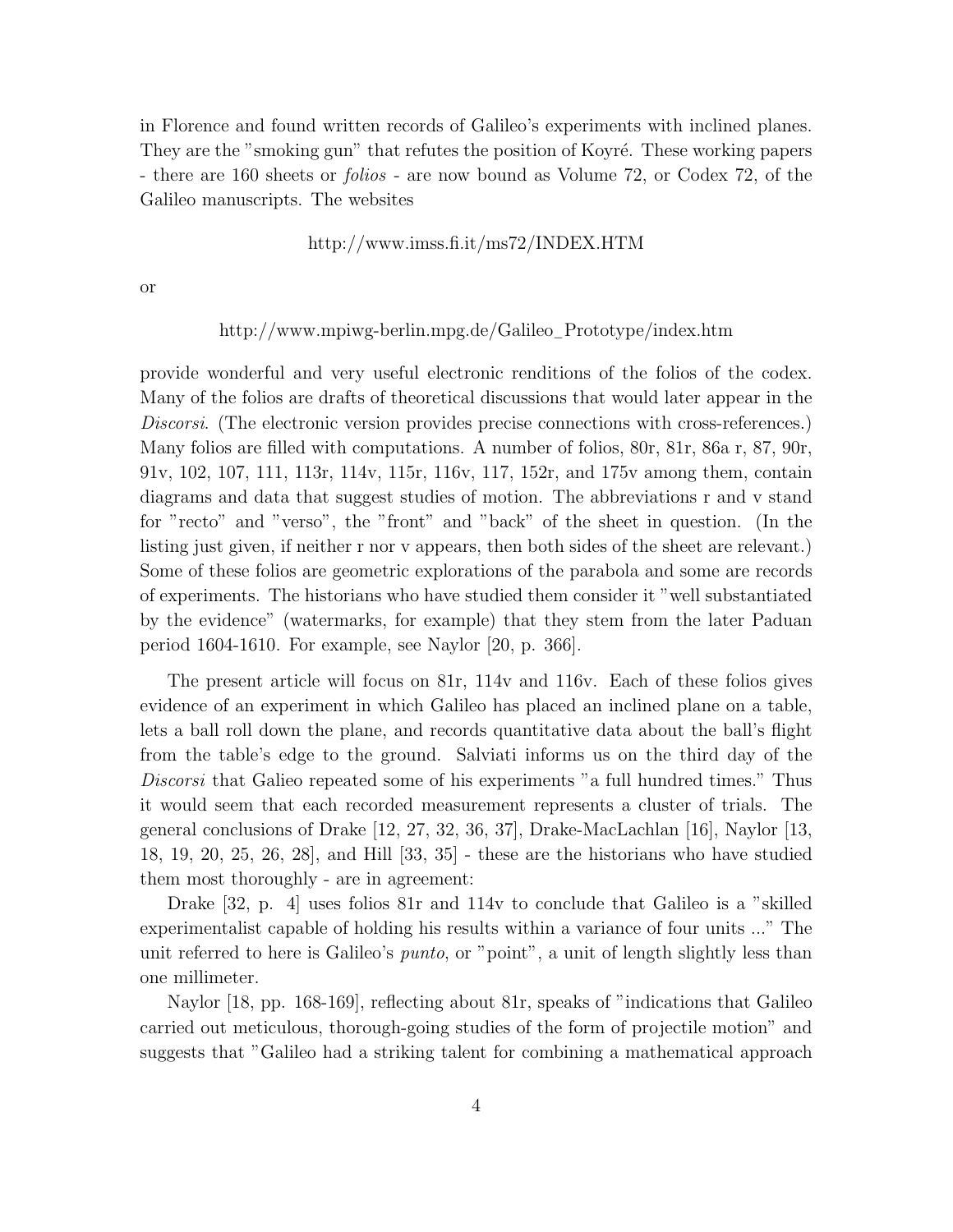to nature with a considerable mathematical technique. The simplicity and power of this particular form of experiment is quite remarkable."

Hill [35, p. 666] comments that "worksheets 81r, 114v, and 116v reveal an impressive experimental program, ingenious in structure, ambitious in concept, eminently successful in execution. This series of procedures enabled Galileo to provide powerful, perhaps empirically decisive, evidence for both the new speed law and the parabolic trajectory."

It is a fact that Galileo's record of the experiments on these folios omits important details, in reference to both the descriptive and numerical elements. Thus, an important ingredient in the studies of these folios has been the careful reconstruction of the experiments from the information that Galileo does supply. These reconstructions - both actual and mathematical - become an important part of the evidence. The numerical data that they generate is carefully compared with the analogous data from Galileo's record. These comparisons are used to inform the authors' comments about the plausibility of their reconstructions and the validity of their analyses of the experiments. Unfortunately, in terms of particulars (for example, the inclination of the inclined plane and release heights of the balls), these reconstructions as well as the conclusions drawn from them - specifically the purpose and precision of the experiments - differ widely.

This state of affairs calls for a sober re-examination of these folios. What aspects of his insights about motion did Galileo put to the test? How precise were his experiments? What conclusions can legitimately and compellingly be drawn from Galileo's record of them? Is there indeed convincing evidence that they were successful? The answer to these questions is the purpose of the discussion that follows. The focus will be on the folios themselves (rather than the reconstruction of the experiments) and on related aspects of the Discorsi. The folios 116v, 81r, and 114v and all the information on them are reproduced below. The originals can be studied at either of the websites listed above. The organization of the calculations on 116v and 114v into rectangular "frames" follows the practice of the websites.

**3. The Experiment of Folio 116v.** The statement punti 828 altezza della tavola tells us that Galileo recorded distances in units he calls punti (that is to say "points") and that he had a table 828 punti high. There is agreement among the historians already mentioned (based on evidence from folio 166r) that one punto is equal to approximately 0.94 millimeters. The diagram together with the computations on the folio confirm that he placed an inclined plane on the table, fixed an angle of inclination, and released a ball (likely of bronze) from the respective heights  $h$  of

300, 600, 800, 828, and 1000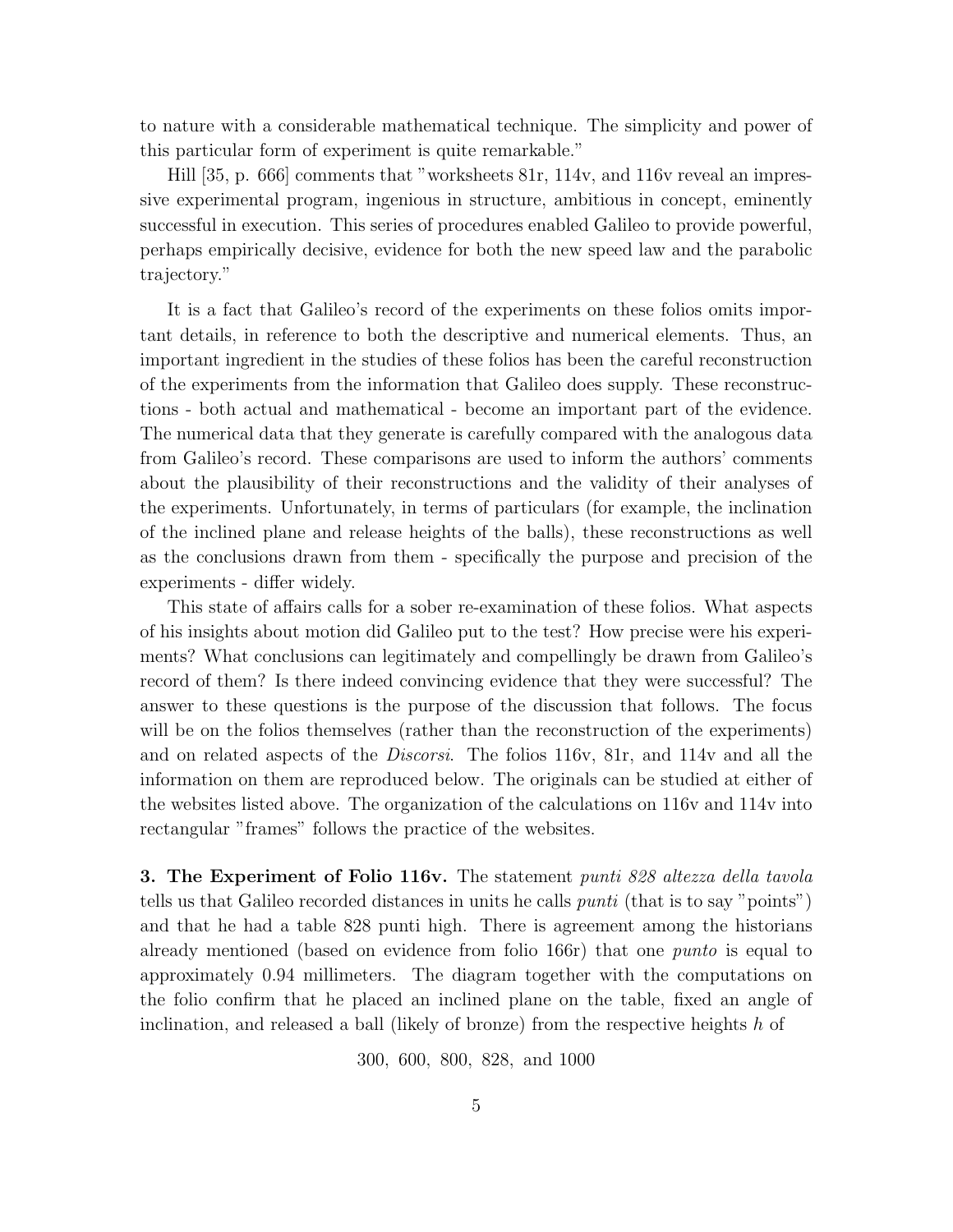punti above the horizontal table top. Galileo might have made use of a curved deflector to provide a smooth transition for the ball from the inclined plane to the horizontal table. His sketch on folio 175v shows that he considered such deflectors. After a short run on the table, the ball flew off to land on a horizontal floor. Galileo measured the respective distances from the point of impact of the ball to the base of



Folio 116v (size of original: 306 by 207 mm)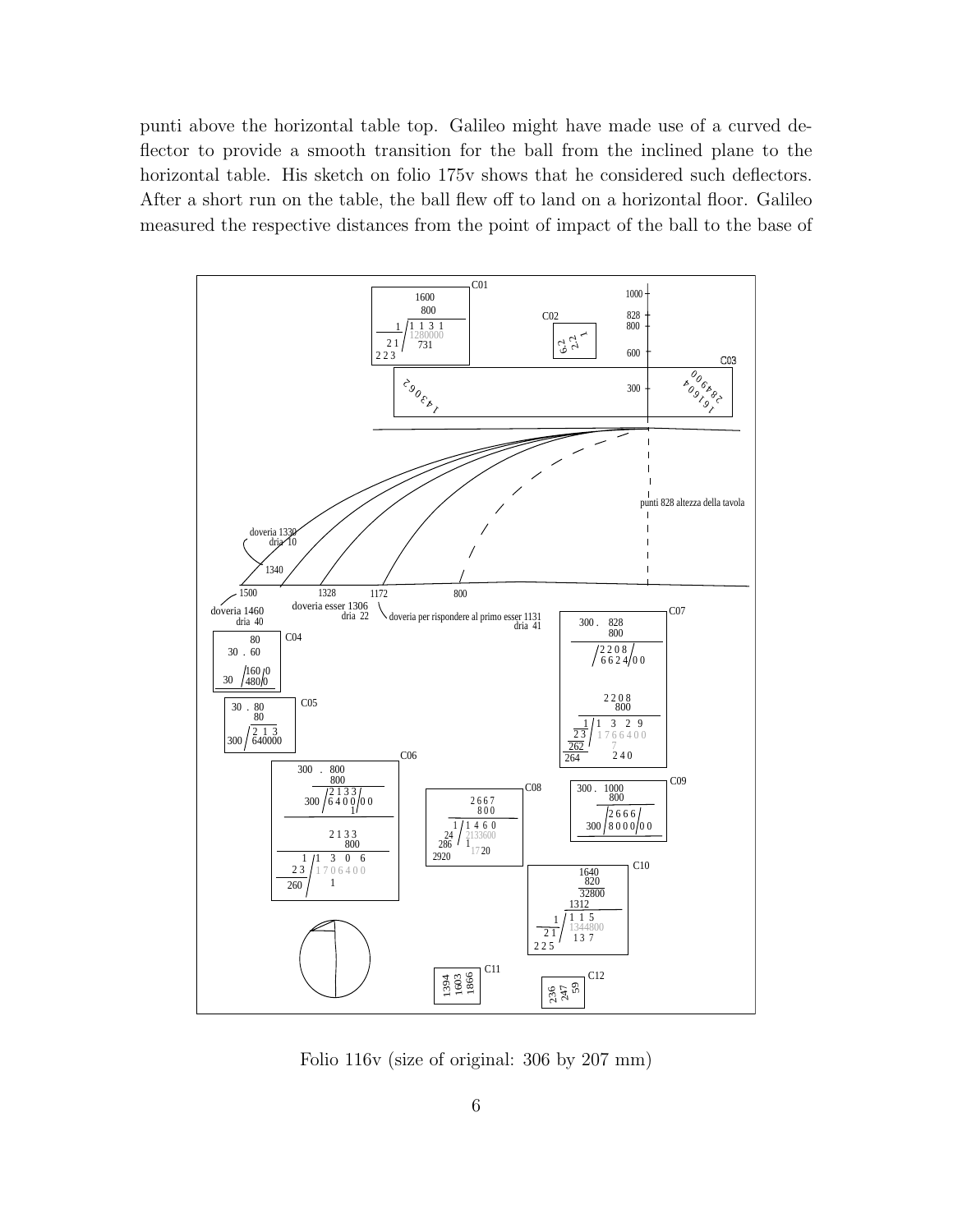the table (the point directly below the start of the ball's flight) and recorded these on the folio as

**(a)** 800, 1172, 1328, 1340, and 1500

punti. These are the experimental values that correspond to the various heights of release listed above.

**3A. Understanding the Folio.** We now turn to the analysis of the experiment as well as the computations that Galileo carried out. Consider the ball in its initial position on the inclined plane. Let

- $h =$  the height of the ball above the table, and
- $d =$  the distance from the ball to the bottom of the inclined plane.

Now release the ball and let

- $t =$  the time it takes for the ball to descend to the bottom of the plane,
- $v =$  the speed of the ball at time t. This is also the speed of the ball at the beginning of its fall from the table. Finally, let
- $R =$  the distance from the point of impact of the ball to the point on the ground precisely below the starting point of the ball's flight.

At the time of the experiment - before the end of the Paduan period in 1610 - Galileo had discovered, or at least wrestled with, all essential aspects of his program on motion as outlined in Section 1 above. In particular, he was in a position to put to the test the proportion

$$
(i) \quad v \propto t
$$

as well as the square law

(ii) 
$$
d \propto t^2
$$

(deduced from (i) in Proposition II. Theorem II of the Discorsi). From his principle of inertia he could assume that the horizontal component of the velocity is constant throughout the ball's flight and hence equal to v. (Given the relatively small velocities, distances and times, Galileo could safely assume that air resistance would not play a significant role. See [19, p. 408].) In reference to the vertical component of the ball's flight, Galileo knew that the time of fall of the horizontally projected ball from the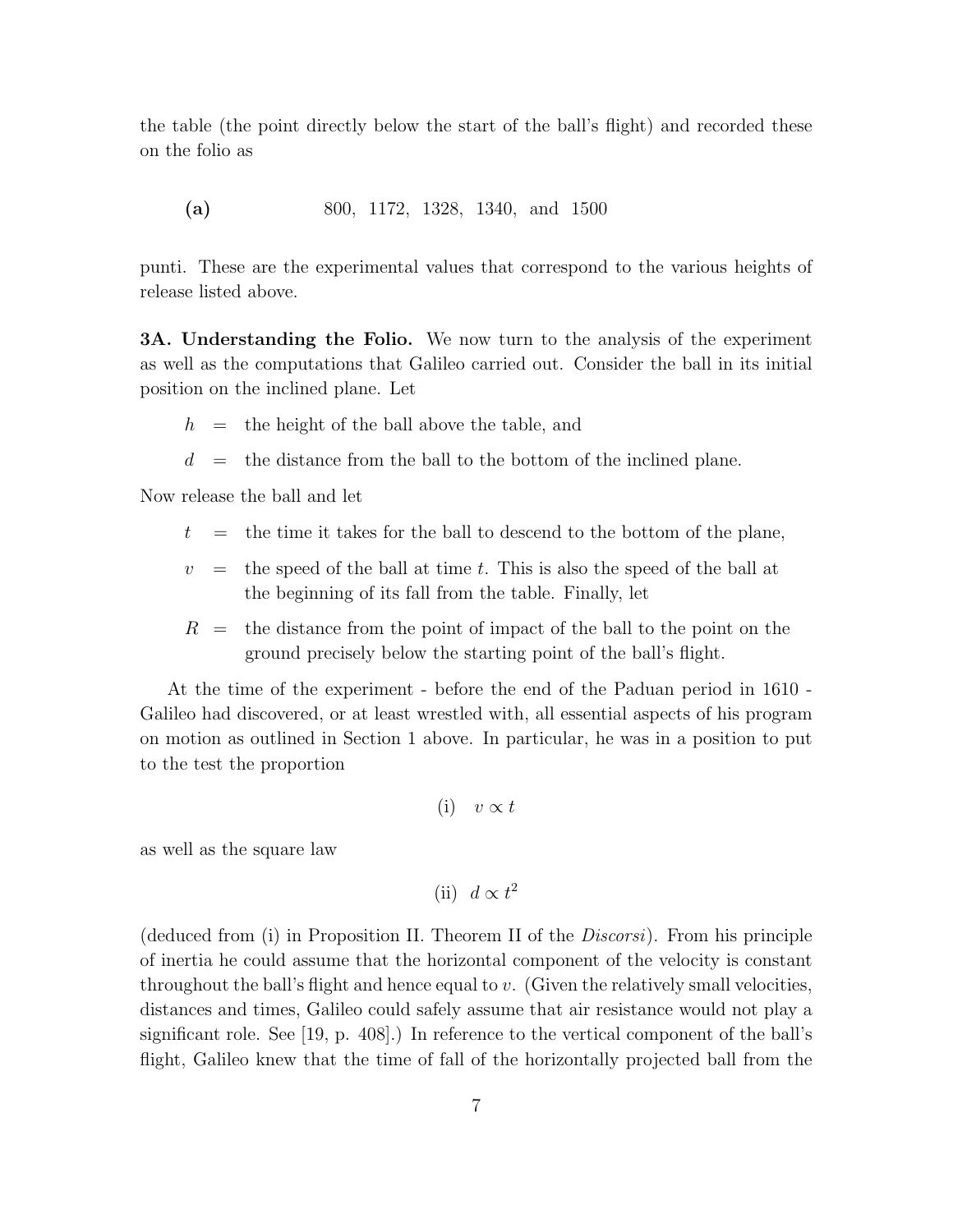table to the ground is independent of its starting velocity  $v$ . So this time is equal to the time  $t_0$  that it takes for a ball to fall vertically from rest through the height of the table. Notice that these observations rely on the principle of superposition. Galileo can conclude that

$$
(iii) \quad R \propto v
$$

with  $t_0$  the constant of proportionality. By similar triangles (the angle of inclination of the inclined plane is fixed)  $h \propto d$ . After putting the above proportions together, Galileo has

(iv) 
$$
h \propto d \propto t^2 \propto v^2 \propto R^2
$$
.

Therefore,  $R^2 \propto h$ . So, if releases of the ball at the heights of  $h_0$  and h above the table result in points of impact at the respective distances of  $R_0$  and R from the foot of the table, then

$$
(v) \quad \frac{R^2}{R_0^2} \; = \; \frac{h}{h_0} \; .
$$

It is this relationship that the experiment recorded on folio 116v is designed to confirm. Galileo's next step is to insert the values  $h_0 = 300$  and  $R_0 = 800$  from the experiment. By doing so, he in effect determines, or at least approximates, the constants of proportionality that link  $R^2$  and h, or equivalently, R and  $\sqrt{h}$ . The equation

(vi) 
$$
R = \frac{800}{\sqrt{300}} \sqrt{h}
$$
.

captures what he does. It remains for Galileo to compute  $R$  for h successively equal to 600, 800, 828, and 1000, and to compare the resultingvalues with the measurements for R that were provided - see  $(a)$  - by the experiment. The successive values for R that Galileo computes are (in punti)

**(b)** — , 1131, 1306, 1330, and 1460.

The — refers to the value  $R = 800$  that was used along with the corresponding  $h = 300$  to obtain (vi).

Galileo records these numbers on the folio with the phrase *doveria esser* (or simply doveria) meaning "ought to be." He also includes his calculations. For example, the calculation for  $h = 600$  is carried out in frame C01. Galileo first computes  $R^2 = \frac{800 \cdot 800 \cdot 600}{300} = 1600 \cdot 800 = 1280000$  and calculates  $R = \sqrt{1280000} = 1131$ . For  $h = 800$ , this is done in C06. For  $h = 1000$ , the computation can be seen in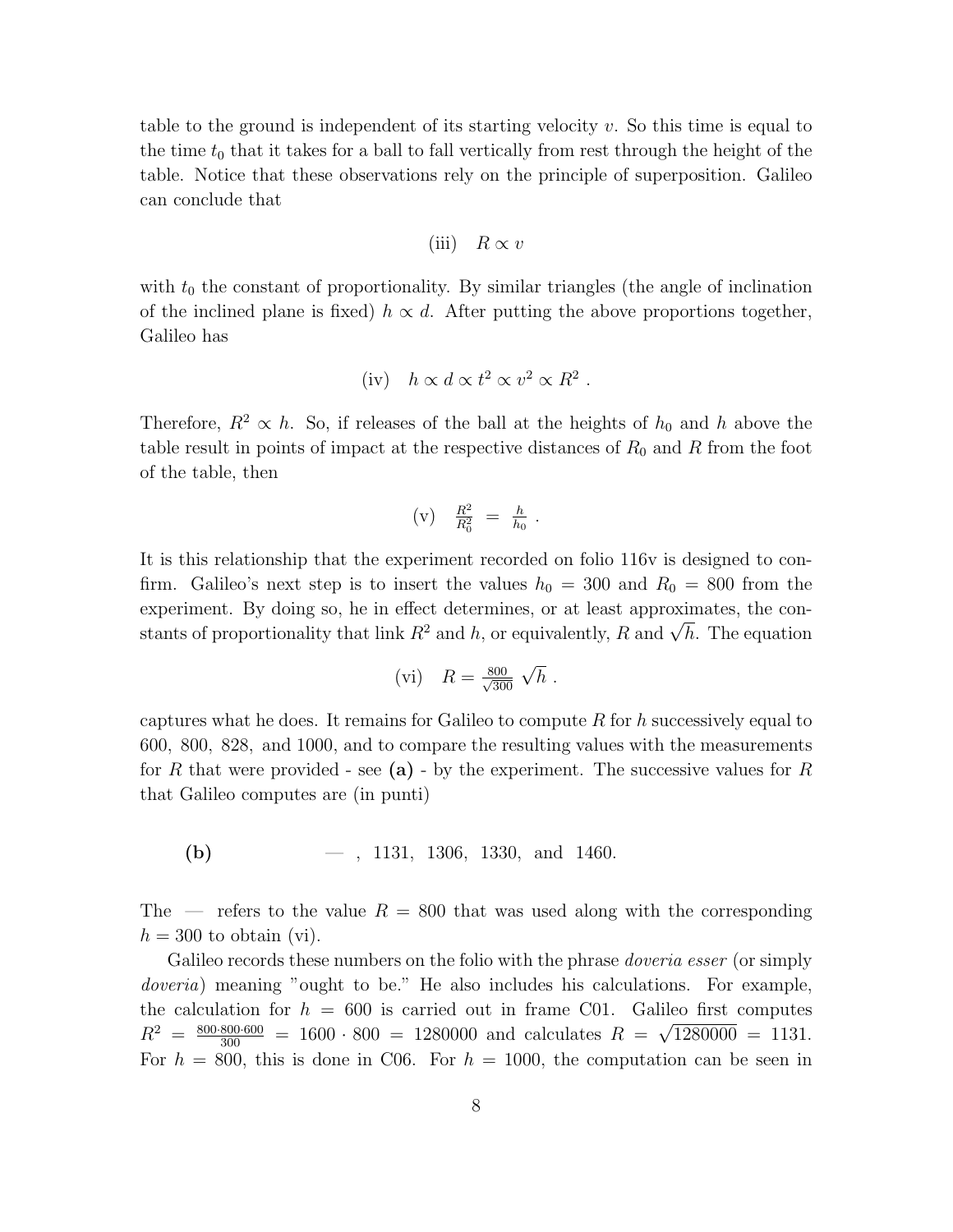frames C09 and C08. In C09, Galileo computes  $1000 \times 800 = 800000$  and divides this result by 300 to get 2666. In C08, he multiplies the more accurate value 2667 of this computation (the actual value is  $2666\frac{2}{3}$ ) by 800 to get 2133600. This is  $R^2$ . To get R, he calculates  $\sqrt{2133600} = 1460$ . The computation in frame C10 is analogous to that of C01 and suggests that Galileo also considered a table height of 820 punti. Note that some of the computations are only approximations and that the computation  $\sqrt{1344800} = 115$  in frame C10 is incomplete. In the course of computing the square root of a number, Galileo crosses the digits of the number out. In the rendition of the folio above these numbers are entered in a lighter shade.

Galileo compares his experimental values **(a)** to his theoretical values **(b)** and records the respective differences of  $41, 22, 10$ , and  $40$  punti using the abbreviation dria for differentia. The fact that the theoretical values fall short of the experimental values (from about 1 to 4 centimeters) seems contrary to expectation. After all, the experimental values are subject to the retardingeffects of the imperfections in Galileo's experimental setup, whereas the theoretical values are not. The explanation is provided by the fact that Galileo's theory, as captured by equation (vi), depends on one data point from the experiment. We will see, in particular, that the measured distance of 800 punti (corresponding to the height of 300 punti) falls short of the predicted mark. So the constant  $\frac{800}{\sqrt{300}}$  is too small, and thus all of Galileo's computed values are too small as well.

We turn next to the question of the precision of the experiment of folio 116v. We will test the accuracy of the experimental values **(a)** against the predictions of elementary mechanics. (Galileo's theory can't be used because it depends on his experiment.) We will only outline these matters here. The details are available in many texts, for example, in Chapter 9.3 of the basic calculus text  $[42]^3$ . Note that the analysis that follows goes far beyond what Galileo was familiar with.

**3B. The Underlying Mathematics.** Return to the ball on the inclined plane and assume that the ball is homogeneous. Let  $t = 0$  be the instant at which it is released. For any time  $t \geq 0$ , let  $f(t)$  be the frictional force on the rolling ball (a priori it depends on  $t$ ). This is the force that rotates the ball. Assume that there is neither slippage (as the ball would experience on a frictionless surface) nor any additional retardation of the motion down the plane (as would be the case if the surface were "bumpy" or "sticky"). The connection between the torque produced by the frictional force, the resultingangular acceleration of the ball, and the ball's index of inertia (this connection is provided by the rotational analogue of force  $=$  mass  $\times$  acceleration),

<sup>3</sup>My interest in the experiments of Galileo had its beginning in my efforts to develop applications of calculus with interesting historical connections for this book.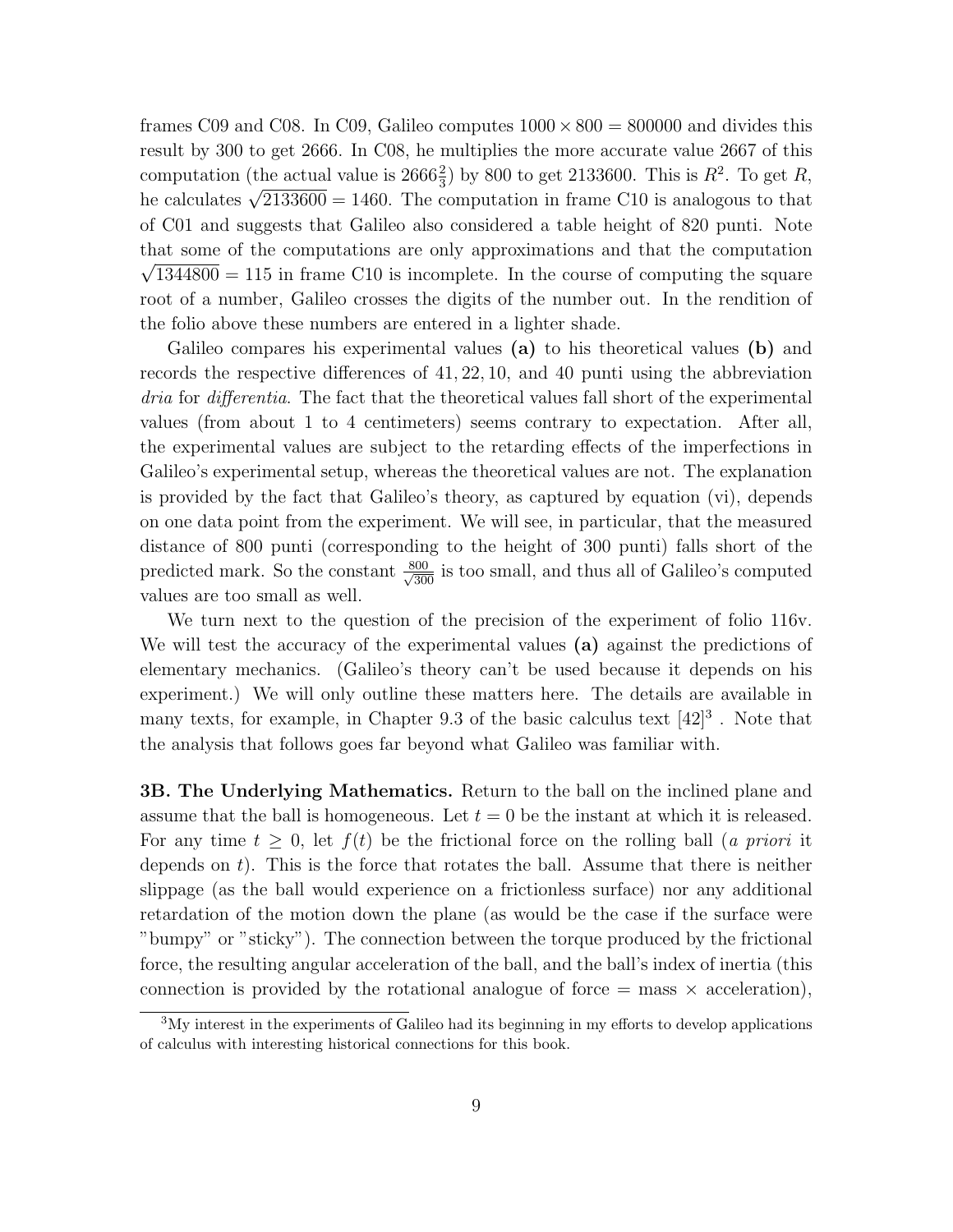leads to the equation

$$
f(t) = \frac{2}{5}ma(t)
$$

where m is the mass of the ball and  $a(t)$  is its linear acceleration down the plane. By Newton's second law and the fact that the component of gravity down the plane is  $F = mg \sin \beta$ , where  $\beta$  is the angle of inclination of the plane, we get

$$
ma(t) = F - f(t) = mg\sin\beta - \frac{2}{5}ma(t),
$$

and therefore,

$$
a(t) = \frac{5g}{7}\sin \beta.
$$

This informs us in turn that the velocity of the ball at the bottom of the plane is  $v = \sqrt{\frac{10}{7}gh}$ . (Alternatively, this equation can be established by using the law of conservation of energy. See [17, pp. 398-399].) Combining this with one of the basic equations of projectile motion and letting  $y_0$  be the height of the table, provides the connection

$$
R = 2\sqrt{\frac{5}{7}} y_0 \sqrt{h}
$$

between the starting height h and the distance R from the point of impact of the ball to the foot of the table. With the substitution  $y_0 = 828$  this equation becomes

(vii) 
$$
R = 2\sqrt{\frac{5}{7}} 828 \sqrt{h}
$$
.

Plugging Galileo's starting heights of 300, 600, 800, 828, and 1000 into equation (vii) for  $h$ , we get the values (again in punti)

**(c)** 842, 1191, 1376, 1400, and 1538

for the corresponding distances  $R$ .

This model applies to the ideal situation: a perfectly round and homogeneous ball; a path that is perfectly smooth and flat with no tilts other than the inclination of the plane; a force of friction that rotates the ball without slippage but provides no additional impedance; and a deflector that provides a perfectly smooth transition from the plane to the table. In addition, to conform to the situation of the model, the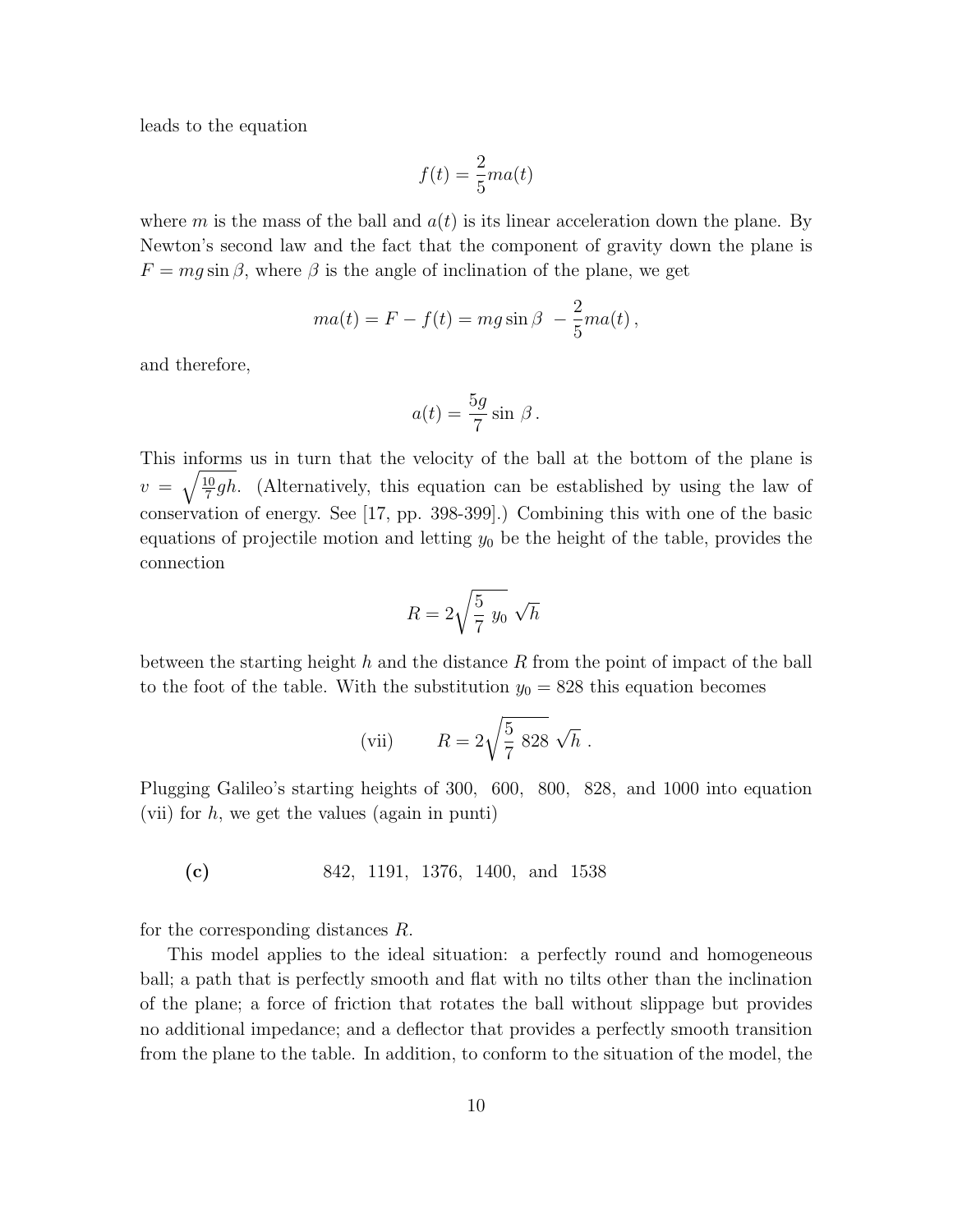table as well as the floor on which the ball impacts need to be perfectly horizontal. There is, of course, no such perfection in the context of Galileo's experimental setup. In sum, the expectation is that the ball will land short of its theoretical target. A comparison of the lists of numbers **(a)** and **(c)** confirms this. We know, of course, from the discussion on the third day of the *Discorsi*, that Galileo is fully aware that his fundamental laws of motion apply only in idealized situations and that any experiment or "real" situation will encounter "impediments." Notice that the "bottom lines" of the analyses of Sections 3A and 3B, namely the equations (vi) and (vii), differ only in the value of the constant, and that  $\frac{800}{\sqrt{30}}$  $\frac{500}{300} \approx 46.19$  falls short of the correct value  $2\sqrt{\frac{5}{7}\cdot 828} \approx 48.64.$ 

So far we have said nothing about the groove that guides the ball down the plane. The description of an inclined plane experiment in the *Discorsi* [2, Crew-Salvio p. 171, compare Drake p. 169] informs us that there was a channel "a little more than one finger in breadth" cut into the inclined plane, and that "having made this groove very straight, smooth, and polished, and having lined it with parchment, also as smooth and polished as possible, we rolled alongit a hard, smooth, bronze ball ..." The fact that Galileo says nothing specific about the groove presents a problem, because different configurations of the cross-section require different theoretical explanations. We now let  $d$  be the diameter of the ball and consider the most likely possibilities. If the cross-section of the groove is a circular arc of radius greater than the radius  $\frac{d}{2}$ of the ball, then in the ideal situation, the ball will roll on the bottom of the groove throughout its descent. This is a situation to which the mathematical model already described applies. Asssume next that the groove has rectangular cross-section and let  $w > 0$  be its width. If  $d \leq w$ , then the ball is supported by the bottom of the groove and rolls entirely within the groove. Again, the model already described applies. But if  $d > w$  and the groove is deep enough, then the rolling ball does not touch the bottom of the groove and is instead supported by its two edges. In this case, the dynamics are different. The mathematical model of this situation (obtained by an analysis similar to that above) provides the relationship

(viii) 
$$
R = 2 \sqrt{\frac{y_0}{1 + \frac{2}{5} \cdot \frac{d^2}{d^2 - w^2}}} \sqrt{h}
$$
.

This equation also applies to a groove with a cross-section in the shape of an isosceles triangle, if  $w$  is taken to be the distance between the two points of contact of the ball with the groove. Let  $y_0 = 828$  punti be the height of the table. Because  $\frac{d^2}{d^2 - w^2} > 1$ , the value of equation (viii) is less than the value of equation (vii) for any  $h > 0$ . In particular, the values for R that equation (viii) supplies for the respective starting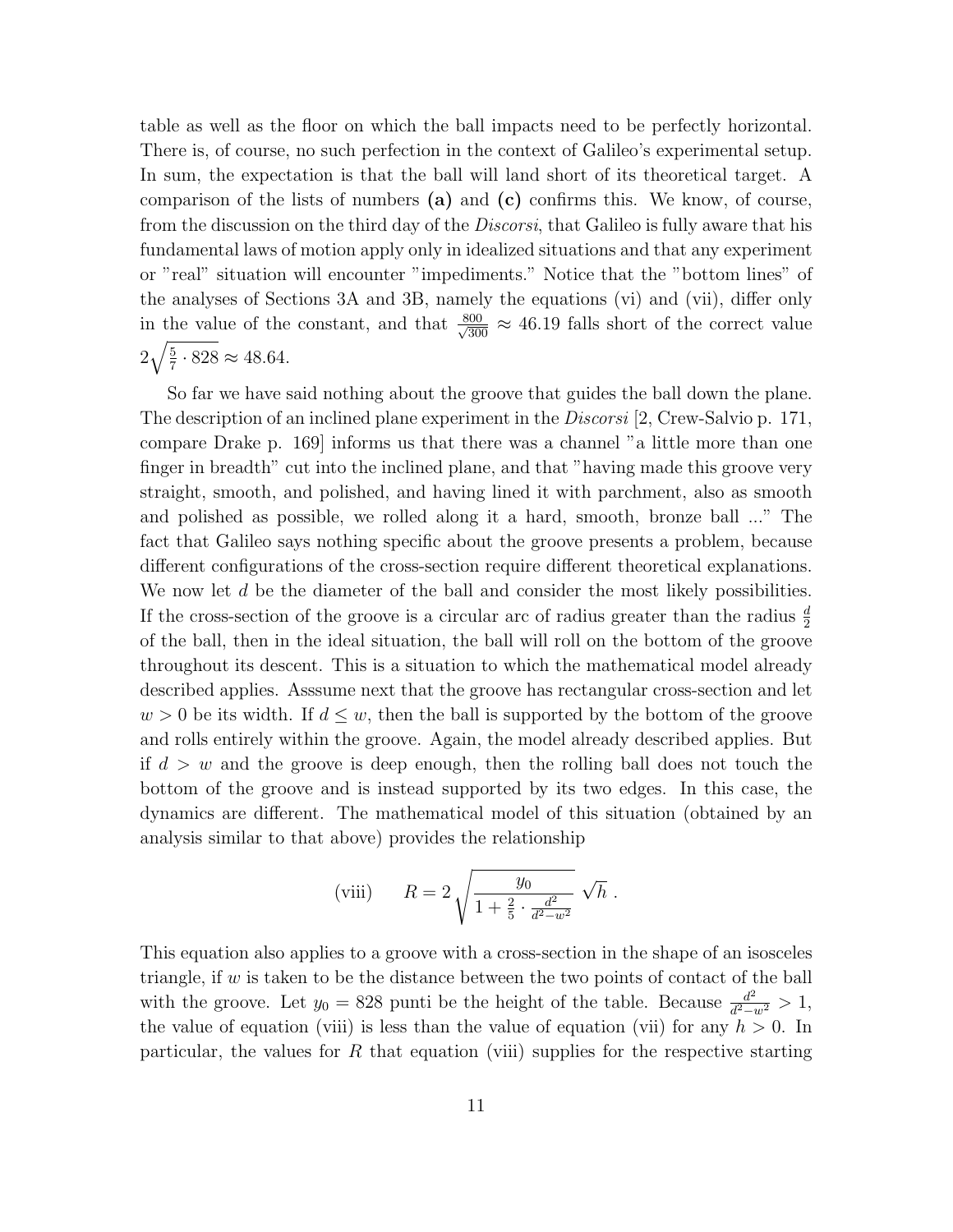heights h equal to 300, 600, 800, 828, and 1000 are less than the values **(c)** supplied by equation (vii). Hence the values provided by equation (viii) will be closer to Galileo's experimental values **(a)**.

Now to the comparison of Galileo's experimental data against the predictions of the theory. It follows from the analysis of the cross-section of the groove that the respective differences between the experimental data **(a)** and the predictions **(c)** are the largest possible. Therefore, in assessing the accuracy of the folio 116v experiment, these differences provide the worse case scenario. The differences are  $-42 = 800 - 842$ ,  $-19 = 1172 - 1191$ ,  $-48 = 1328 - 1376$ ,  $-60 = 1340 - 1400$  and  $-38 = 1500 - 1538$  punti. In terms of percentages, this amounts to  $-5.0\%$ ,  $-1.6\%$ , −3.5%, −4.3%, and −2.5%, respectively. What can be said about this discrepancy? While the inclined planes used by Galileo seem no longer to exist, we do know - see [34] for example - that the apparatus that Galileo used in other investigations was well crafted. The physicists Shea and Wolf  $|17|$ , considering the many sources of possible experimental error in the folio 116v experiment, regard the data generated by Galileo to fall "within acceptable limits of experimental error." All indications are that this assessment is correct. For example, Naylor [13, pp. 109-111] reconstructed the folio 116v experiment with considerable care (the cross-section of the groove was a circular arc of radius greater than  $\frac{d}{2}$  and obtained distance data very close to Galileo's.

**4. The Experiment of Folio 81r.** There is a consensus among historians - see [18], [35], and [37, Chapter 8] - that folio 81r focusses its attention on the trajectories of balls that are propelled obliquely into space after having descended down an inclined plane placed on a table. In important contrast to folio 116v, the balls drop directly from the inclined plane and there is no horizontal deflection. Each of the three curves on the folio corresponds to a certain fixed angle of inclination of the plane and fixed starting height of the ball. In repeated trials Galileo intercepts the flight of the ball with horizontal planes placed at different heights and marks the points of impact. Evidently, he starts by placing the intercepting plane at a distance of  $53+53+77\frac{1}{2}+146=329\frac{1}{2}$  punti below the plane of the table and "calibrates" the three trajectories so that the the points of impact are at the respective horizontal distances of 250,  $250 + 250 = 500$ , and  $250 + 250 + 250 = 750$  punti from the table. He then successively raises the intercepting plane as indicated and measures the horizontal distances of the points of impact of the ball for each of the three trajectories. The Latin phrase on the folio informs us that these vertical and horizontal distances are given in the same scale. Galileo, interested in the shape of the three curves, has in effect provided five sets of coordinates for each of them.

Observe that other than the diagram, the folio contains only three small clusters of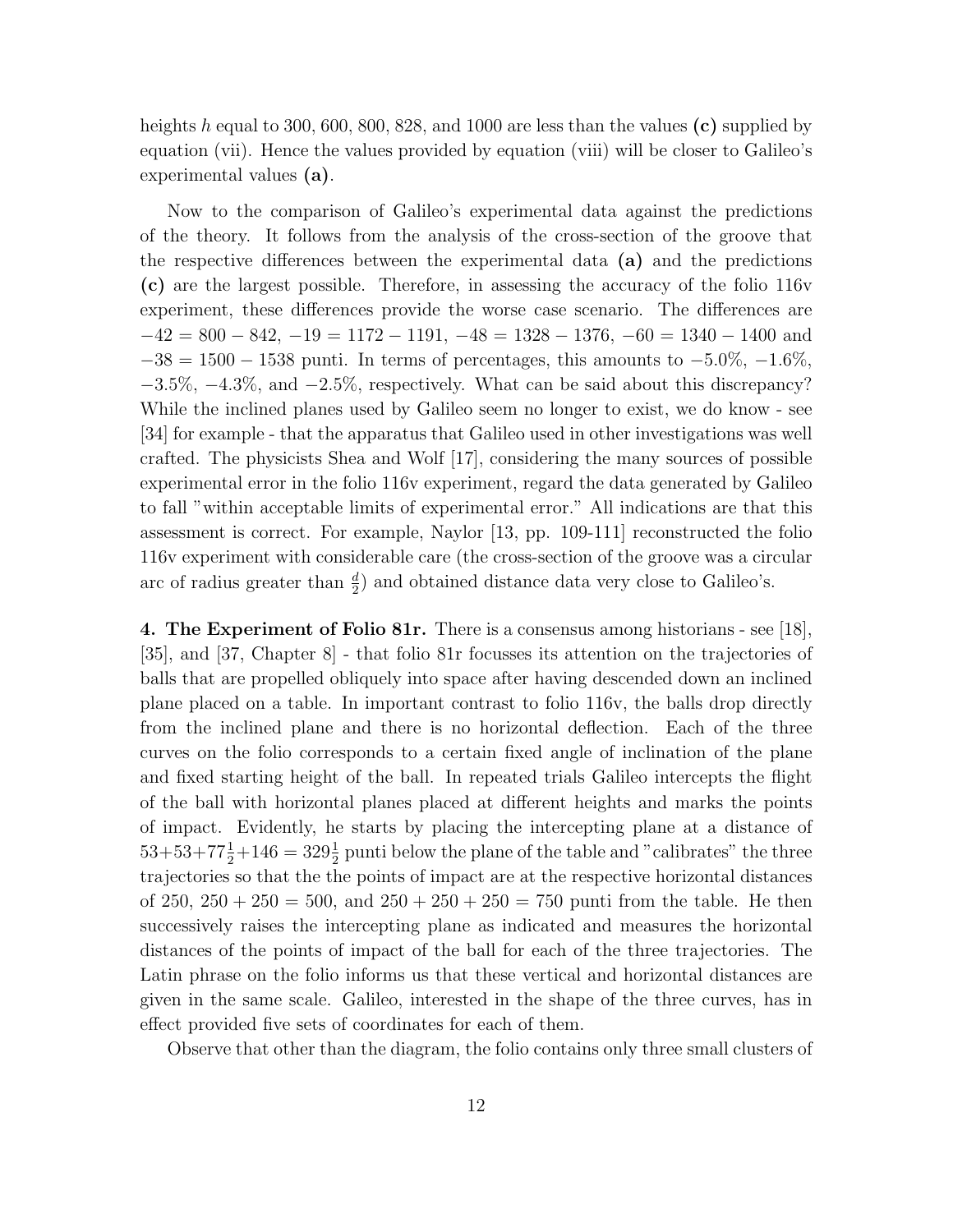numbers (some of which are related to those of the diagram). One of these considers a group of four numbers and divides each by 4. However, there is nothing to suggest a successfully completed experiment. Nor does Codex 72 appear to contain folios with computations that inform 81r. Before jumping to conclusions, however, it is necessary to look at 81r in the light of the relevant context. We know that Galileo regarded the verification of the parabolic law as a primary goal of his studies on motion. During



Folio 81r (size of original: 304 by 205 mm)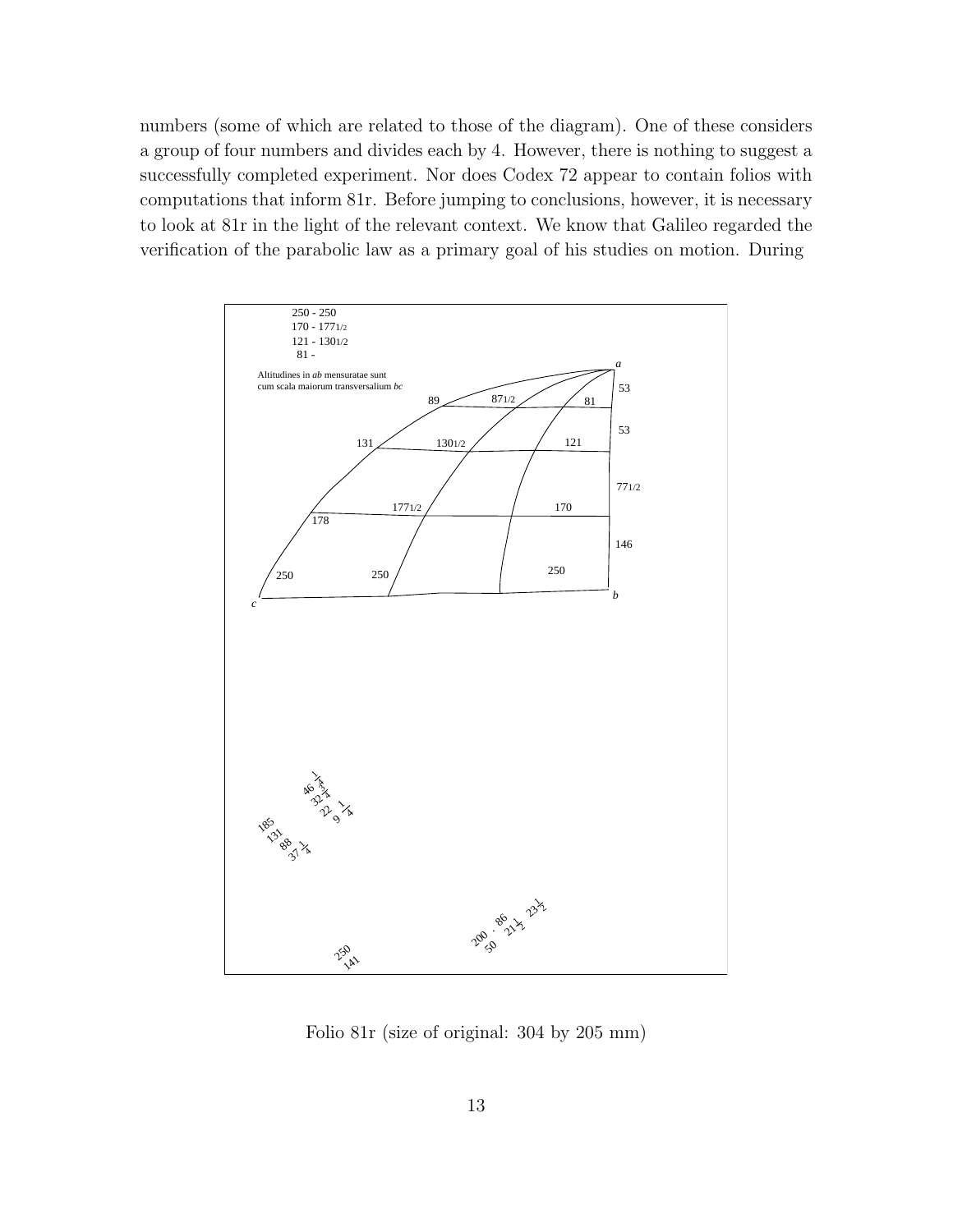the Paduan period he invested considerable effort towards this end. See [14, p. 336] and [38, pp. 205-213] for instance. Given this, one would have to believe that Galileo designed the experiment of folio 81r - at least in significant part - to test the parabolic hypothesis, and that he would have regarded the experiment a success only if it provided solid evidence for or against it. Let's consider what Galileo was up against. The diagram below abstracts the essence of what is happening. It shows the path of the ball down the inclined plane from right to left to the edge of the inclined plane at the point O. Thereafter, the ball is in flight and is shown in typical position B. The plane determined by the incline and the horizontal plane of the table top are denoted (both in cross section) by  $P$  and  $H$ . The line  $V$  is the vertical through  $O$ . The distance from  $B$  to the line  $V$  is denoted by  $x$  and that from  $B$  to  $H$  by  $y$ . The



question facing Galileo for each of the three curves is this. Are the pairs x and y that he singles out in the diagram of the folio in a relationship that is parabolic, or at least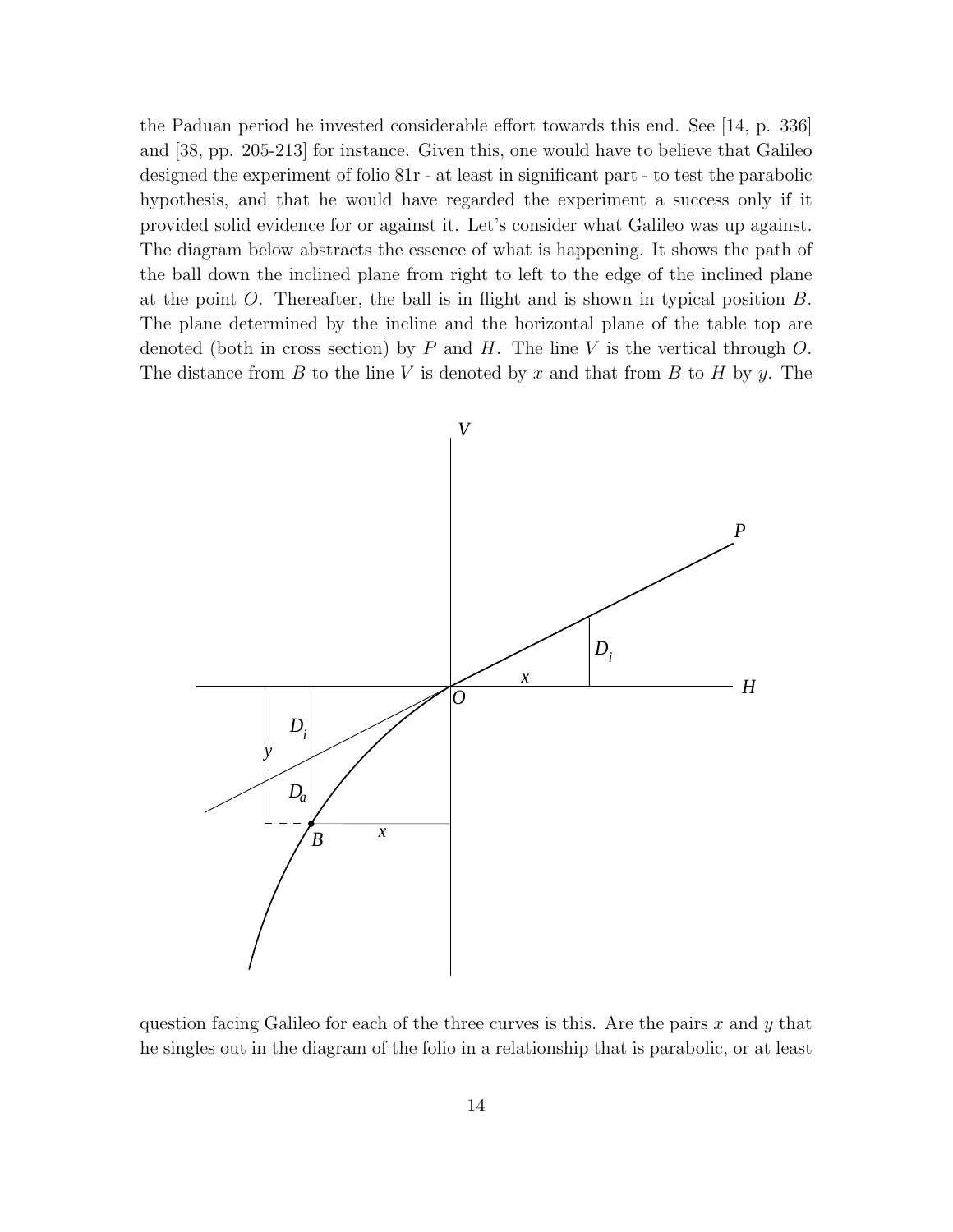close to parabolic?

Let's analyze the matter in Galileo's terms. The principle of superposition of motion tells us that the motion of the ball from  $O$  to its typical position  $B$  is the composite of an inertial component along P and a uniformly accelerated component down to B. These components result in the vertical displacements  $D_i$  and  $D_a$  respectively. The distance  $D_i$  can be obtained by measuring up to the inclined plane from the table top at a distance of x units from O. Notice that  $D_i = c_i x$  where  $c_i$ is the slope of the inclined plane. What about  $D_a$ ? Let t be the elapsed time of the motion of the ball from O to B. The proportion  $x \propto t$  is a consequence of the inertial motion. So  $t^2 \propto x^2$ . By considering the downward accelerated motion,  $D_a \propto x^2$ . Galileo could have approximated the corresponding constant of proportionality  $c_a$  à la 116v by using  $D_a = y - D_i$  and the first data point  $(x = 81, y = 53$  for the inner curve). Since he knew the basics about parabolas, it would remain for him to test whether the pairs of distances  $x$  and  $y$  that he has recorded satisfy the equation

$$
y = D_a + D_i = c_a x^2 + c_i x
$$

in an approximate way.

Why doesn't Galileo carry this out on folio 81<sup>r</sup>? Unlike Fermat and his famous margin, he had more than room enough (on the bottom half of the page and the empty reverse side). Or on a separate folio? Or elsewhere? The short answer is that he was not able to do so. Why not?

We have just seen that a meaningful assessment of the data of 81r relies on the principles of superposition and inertia. The principle of superposition isolates from the ball's flight a component of motion along the non-horizontal line  $P$  and it is this non-horizontal motion to which the principle of inertia is applied. The fact is, however, that Galileo neither formulated nor used the principles of inertia and superposition at this level of generality. The studies  $[5, pp. 186-187]$ ,  $[10, pp. 27-31]$ , and  $[38, pp.$ 225-226 support this point. For example, on the first day of the  $Dialogo$  [1] - its publication in 1632 occurs more than twenty years after the experiment of folio 81r - Sagredo tells us:

"In the horizontal plane no velocity whatever would ever be naturally acquired, sice the body in this position will never move. But motion in a horizontal line which is tilted neither up nor down is circular motion about the center; therefore circular motion is never acquired naturally without straight motion to precede it; but being once acquired, it will continue perpetually with uniform velocity."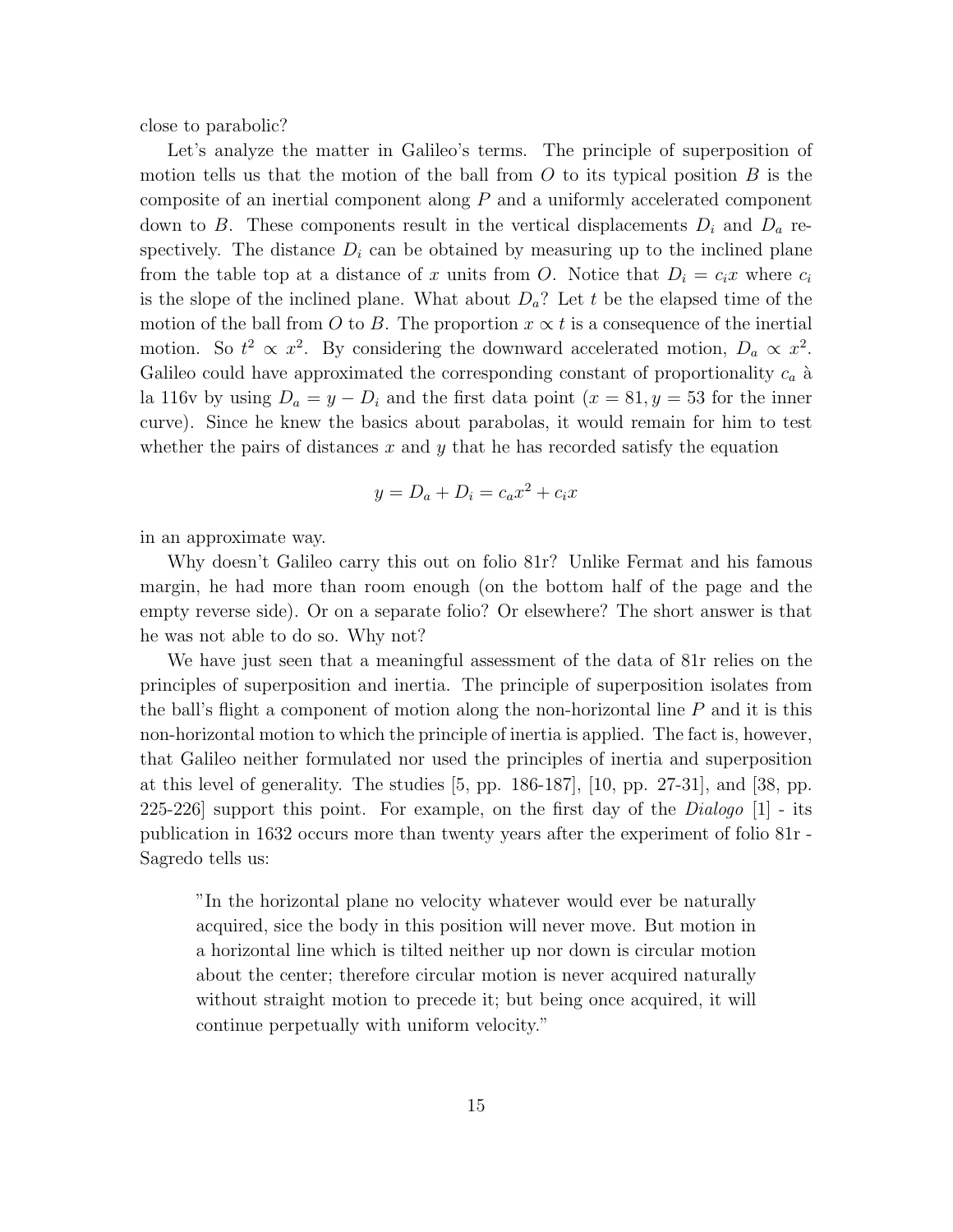Early on the fourth day of the Discorsi (published in 1638), the principles of inertia and superposition are discussed only in the context of a motion that is the composite of a horizontal motion of constant speed and a vertical motion that is accelerated. Galileo then uses them to provide a proof of the parabolic law in the case of *horizontal* projection. But he presents no such proof in the oblique case. There is convincing evidence that Galileo's protracted efforts to come to grips with the obliquely projected trajectory - the gunner's problem - were unsuccessful. The analysis in [38, pp. 205- 213, 225-226, 241-243, 251-258, 262-264] draws this conclusion from a careful study of both the Discorsi and the relevant theoretical studies in the folios of Codex 72. Indeed, when the proof in the oblique case is supplied by Cavalieri in 1632, Galileo reacts with dismay in a letter (see [7, p. 75] or [10, p. 23]) written in the same year to his frequent correspondent Cesare Marsili:

"I cannot hide from your most excellent Lordship that the information scarcely pleased me, seeing that the first fruits of more that forty years' study, of which I had revealed a large part in close confidence to the said Father, were to be taken away from me, and I was to be deprived of that glory that I desired so ardently and that I was promising myself after such longefforts; for really my first intention, that which incited me to meditate upon motion, had been to find that line, and though I succeeded in demonstrating it, I know how much trouble I had in arrivingat that conclusion."

The proof of the parabolic "line" that "said Father" Cavalieri and later Torricelli in 1644 provide are based on the more general principles of inertia and superposition. See [5, pp. 236-244] and [38, pp. 274-276]. They are the same as those used in the analysis of 81r presented above. In spite of Galileo's assertion that he succeeded, the demonstration he refers to does not appear in any of his published works, letters, or manuscripts. The empty bottom half of folio 81r (as well as the empty reverse side) is a concrete example of this gap. Galileo was unable to exploit the promising diagram and abandoned this early effort to analyze the trajectory of an obliquely projected ball.

However, the diagram does provide information about the accuracy with which Galileo observed and measured the trajectories. Return to the previous figure and take the lines  $H$  and  $V$  to be the  $x$  and  $y$  axes of a standard coordinate system with the punto as the unit of length. Because the horizontal and vertical distances travelled by the balls were small, their speeds were small as well. So we will assume that air resistance was negligible, and that the trajectories that Galileo observed were precise parabolas. In terms of the coordinate system, each parabola is given by an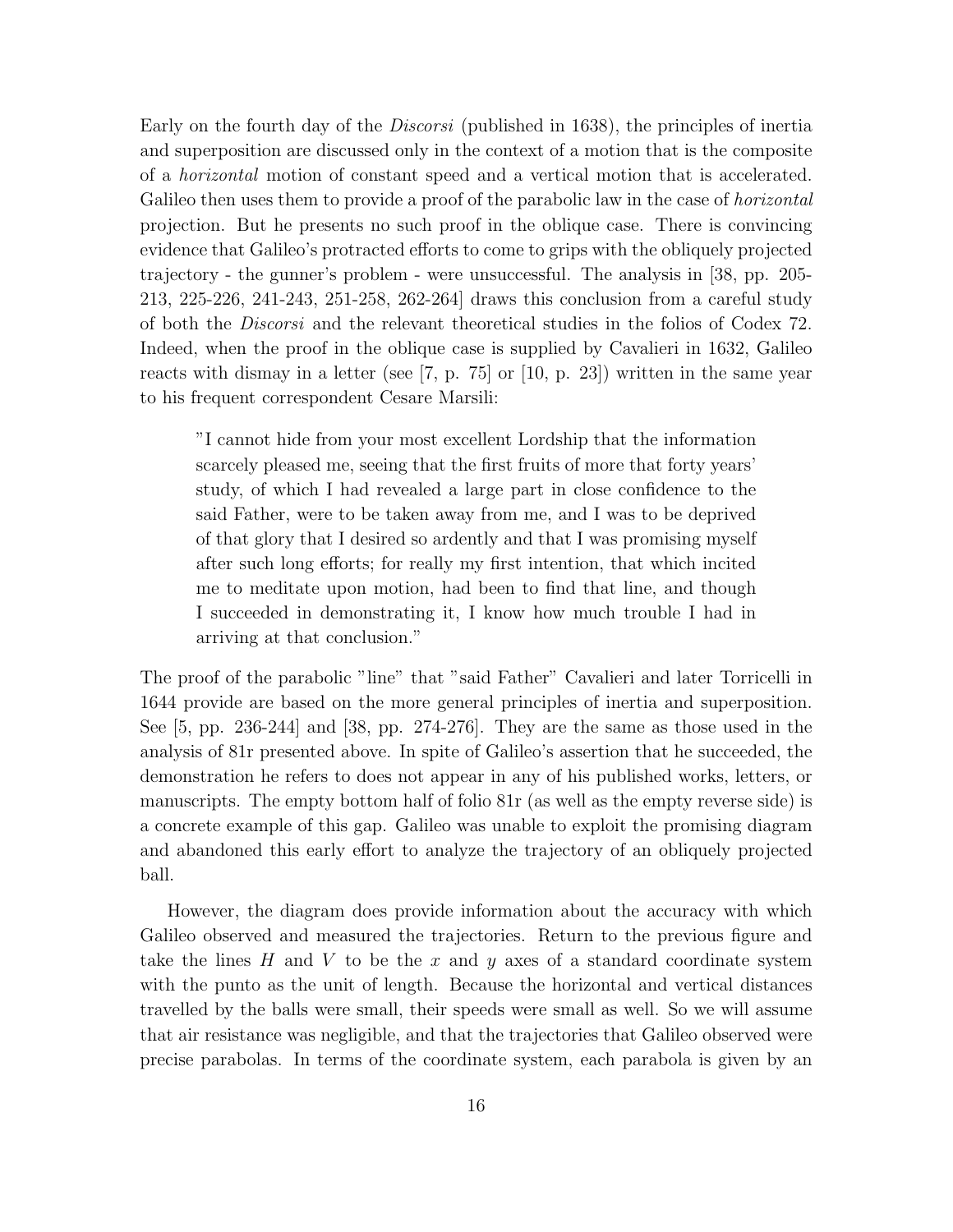equation of the form  $y = -ax^2 + bx$ , where a is a positive constant, b is non-negative, and  $x \leq 0$ . The line of the sloping plane P has equation  $y = bx$  and  $ax^2$  measures the vertical deviation of the motion of the ball from this line. (This parallels the earlier analysis of folio 81r.) Let's turn to the inner trajectory. In reference to the coordinate system, Galileo's data points are

$$
(-81, -53), \ (-121, -106), \ (-170, -183.5), \ (-250, -329.5).
$$

The parabola of the form  $y = -ax^2 + bx$  that fits these data points best - in the sense of least squares - is

(\*) 
$$
y = -0.00351906 x^2 + 0.446797 x.
$$

(Any of several software packages - in the present case Mathematica - can be used to supply this equation.) If Galileo's cluster of data points were to fall on a parabola precisely, then (∗) would be that parabola. Therefore, an assessment of the extent to which they do not gives insight into the accuracy of Galileo's measurements. The x-coordinates of the points on parabola (∗) whose y-coordinates correspond to

$$
-53, -106, -183.5, \text{ and } -329.5
$$

are  $-74.7, -121.4, -173.5,$  and  $-249.0$ , respectively. When comparing these numbers with the horizontal distances that the folio records for the inner curve, we see that the difference  $81 - 74.7 = 6.3$  is the largest. The indication is that at least some of the measurements deviate from the reality that Galileo observes by more than 6 punti. Similar analyses of the middle and outer curves provide inaccuracies in excess of 9 and 12 punti. Inaccuracies of this size are hardly surprising considering what is involved. Galileo has to set the intercepting planes perfectly horizontally at the vertical distances of  $53,106 = 53 + 53,183.5 = 53 + 53 + 77.5$  and  $329.5 =$  $53 + 53 + 77.5 + 146$  punti below the plane of the table, locate with precision the points of impact of the ball, and measure the distances from these points to the table.

This analysis applies only to distance measurements involving the trajectory. In the context of folio 116v, there will be additional inaccuracies having to do with the inclined plane, the groove, and the ball. In particular, we can safely conclude that the experimental inaccuracies will be much greater than 6 punti in each of the trials of the folio 116v experiment. The claim by Drake that Galileo experimented "within a variance of four units" is therefore not sustainable.

**5. The Experiment of Folio 114v.** There is general agreement that the sketch on folio 114v also depicts the trajectories of a ball that had rolled down an inclined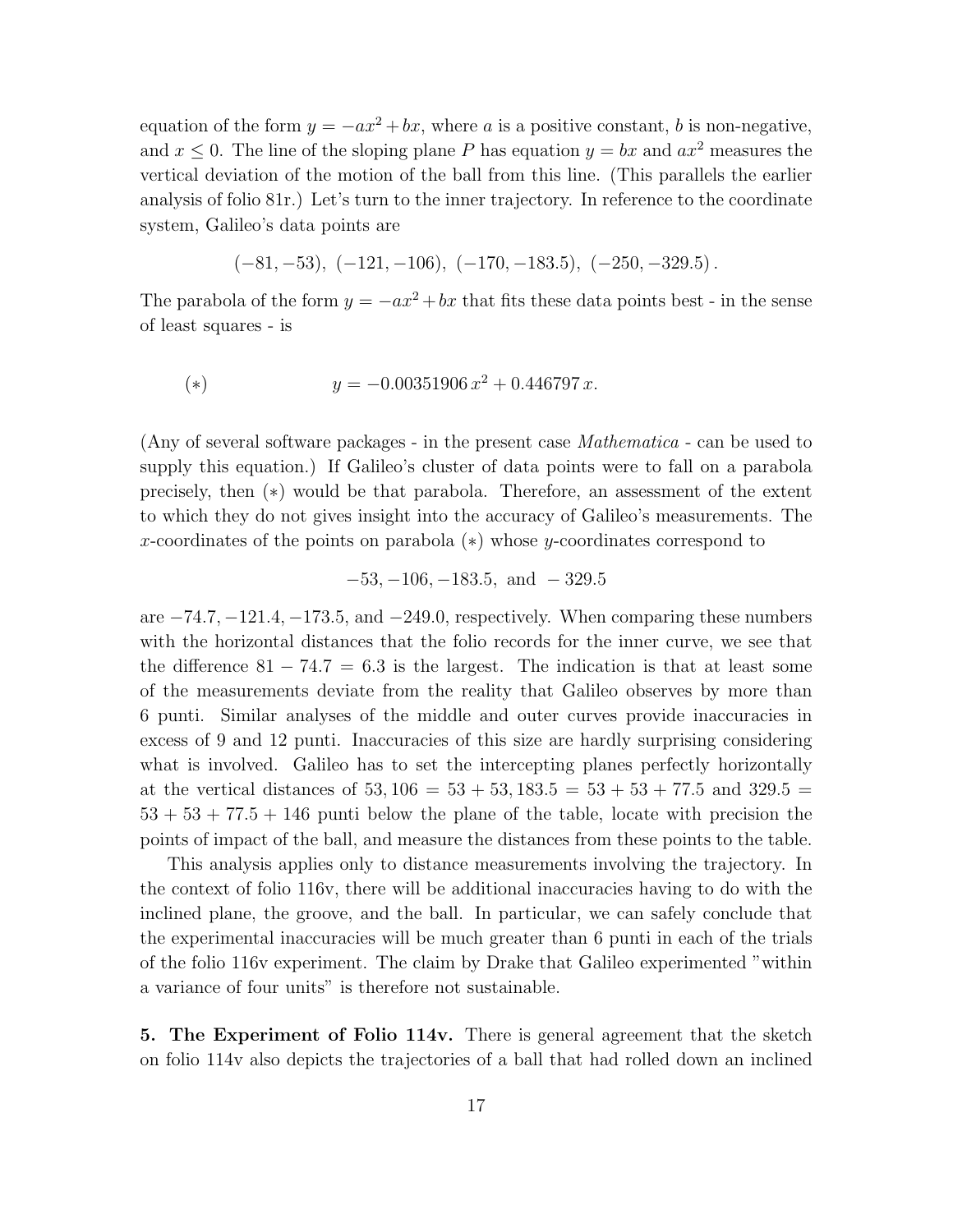plane placed on a table. The angle of inclination is fixed, the ball rolls down from various heights, and the numbers

253, 337, 395, 451, 495, 534, and 573

are the recorded distances (in punti) of the corresponding points of impact of the ball from the foot of the table. In contrast to 116v, there is no information about the



Folio 114v (size of original: 285 by 202 mm)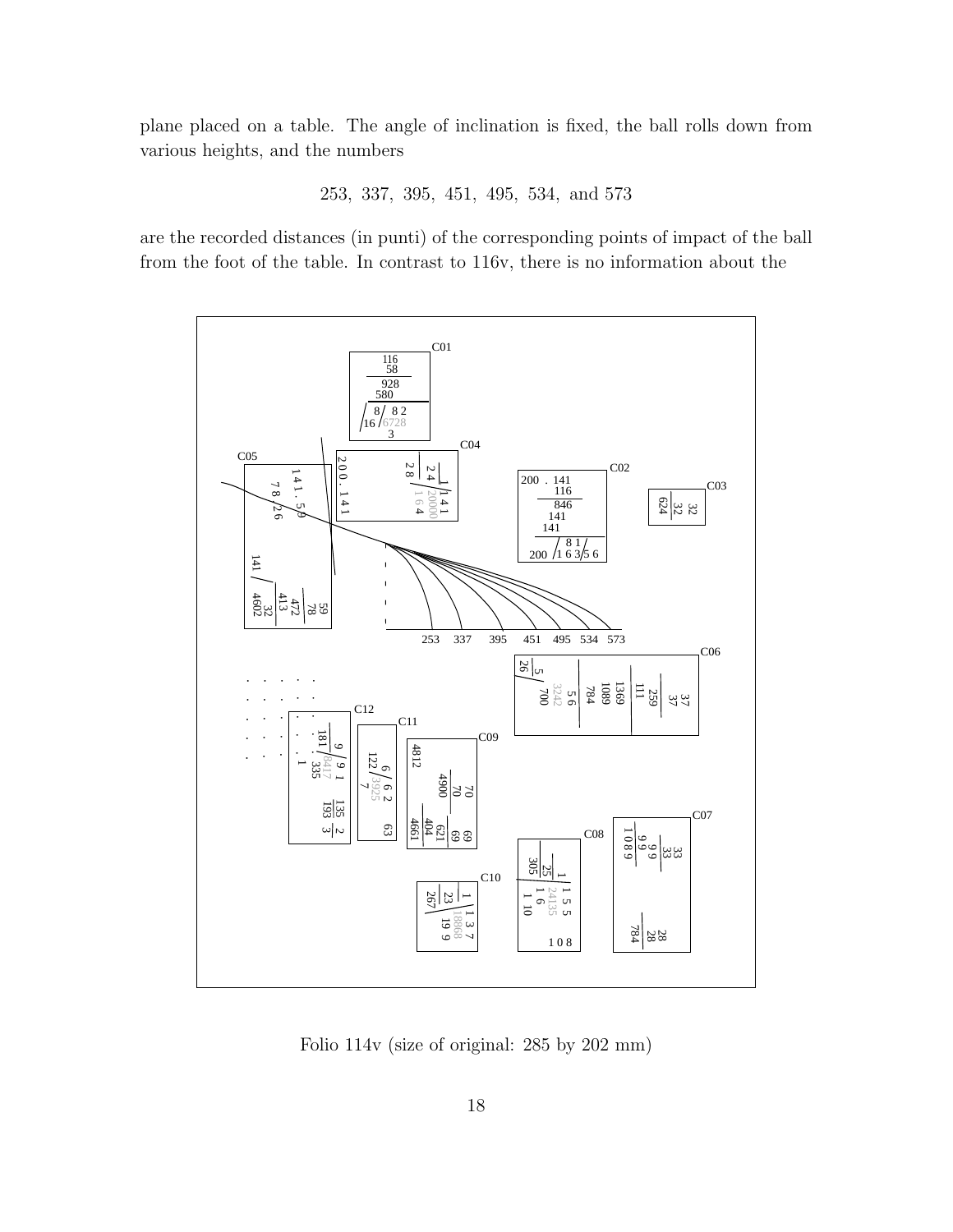starting heights of the ball. Nor is there any information about the initial direction of the motion (because the angle of inclination of the plane is not supplied).

What information do Galileo's calculations provide about the experiment? Frame C01 computes  $116 \cdot 58 = 6728$  and then  $\sqrt{6728} = 82$ . Frame C02 calculates  $\frac{141 \cdot 116}{200} =$ 81. Frame C03 shows only a fragment of a multiplication. (The top right corner of the folio is missing). Frame C04 carries out  $\sqrt{20000} = 141$ . Frame C05 computes  $\frac{59.78}{141}$  = 32 and lists two pairs of numbers. Frame C07 shows that the squares of 33 and 28 are 1089 and 784 respectively. Frame C06 shows the square of 37 to be 1369, shows that the sum of 1369, 1089 and 784 is 3242, and calculates the square root of this number as 56. Frames C08 and C10 compute  $\sqrt{24135} = 155$  and  $\sqrt{18868} = 137$ . Frame C09 computes the squares of 70 and 69 to be 4900 and 4661 respectively and lists the number 4812. Frame C11 calculates  $\sqrt{3925}$  as 62 and lists the more accurate value 63. Frame C12, finally, computes  $\sqrt{8417} = 91$  and seems to point out that  $\frac{135}{193}$  is approximately  $\frac{2}{3}$ . Note that some of these computations provide only approximations and that  $69^2 = 4761$  (and not 4661). The study of these computations does not reveal any apparent connections with the diagram on the folio and the sequence of distances that are recorded on it. (Nor are such connections provided in previous studies of folio 114v.) In particular, there appears to be no evidence on the folio that suggests a successful experiment.

What might the purpose of 114v have been? The diagram on the folio shows that the trajectories are oblique. Because the three folios under study were crafted at about the same time, it seems reasonable to suppose that Galileo intended to pursue for oblique projection what he had accomplished on 116v for horizontal projection. So he might have attempted (perhaps among other things) to establish a relationship between the distances  $R = 253, 337, 395, 451, 495, 534,$  and 573 of the points of impact of the ball from the foot of the table and the other relevant parameters: the height  $y_0$  of the table, the angle of inclination  $\phi_0$  of the plane, and the heights h from which the ball was released.

Let's have a look at the relationship between these parameters that a current mathematical model provides. Inserting the speed  $v = \sqrt{\frac{10}{7}gh}$  that the ball has at the bottom of the plane (see Section 3B) into the standard equation for the range of a projectile, shows that

$$
R = -\frac{5}{7}h\,\sin(2\phi_0) + \sqrt{\frac{5^2}{7^2}h^2\sin^2(2\phi_0) + \frac{20}{7}hy_0\cos^2\phi_0}.
$$

The most simple special case of this equation (other than the case  $\phi_0 = 0$  that 116v considers) is  $\phi_0 = \sin^{-1}(\frac{1}{2}) = 30^{\circ}$  which Galileo could have achieved simply by raising the end of the plane a distance of one half its length above the table top. In this case,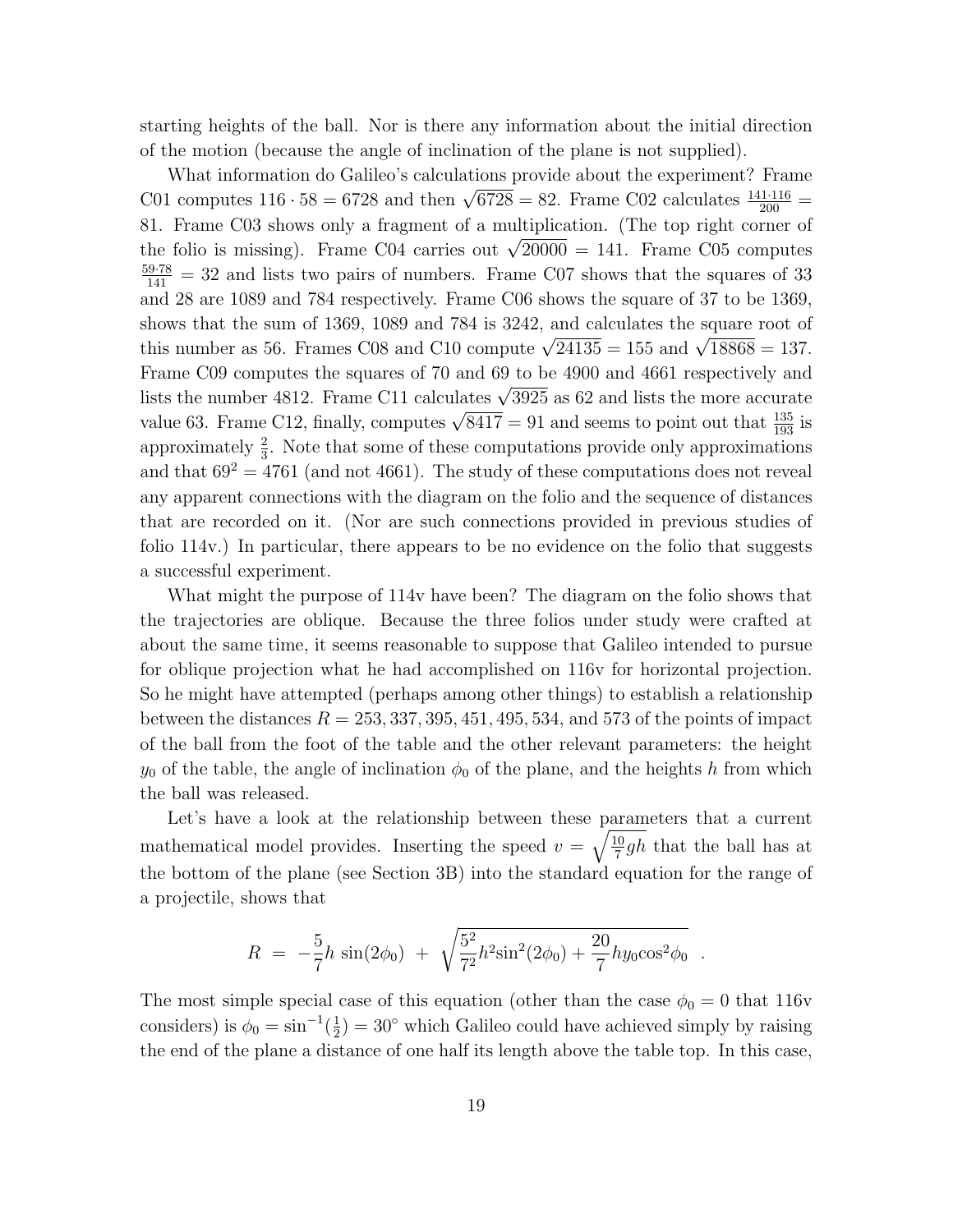$\sin 2\phi_0 = \cos \phi_0 = \frac{\sqrt{3}}{2}$  and the equation simplifies to

$$
R = -\frac{5}{14}\sqrt{3} h + \frac{\sqrt{3}}{2} \sqrt{\frac{5^2}{7^2}h^2 + \frac{20}{7}hy_0} = -\frac{5}{14}\sqrt{3} h + \frac{\sqrt{3}}{2} \sqrt{\frac{5}{7}h} \sqrt{\frac{5}{7}h + 4y_0}.
$$

Finally, taking  $y_0 = 53 + 53 + 77.5 + 146 = 329.5$  from folio 81r (as [35] plausibly suggests), we get

$$
R = \frac{5}{14}\sqrt{3} h + \frac{\sqrt{3}}{2}\sqrt{\frac{5}{7}h} \sqrt{\frac{5}{7}h + 1318}.
$$

It is most unlikely that Galileo - working with proportions - could have made much headway in the direction of understanding the relationship between h and R even in this simple situation. Only algebraic equations arising from analytic geometry could have provided the necessary insights.

Therefore, as the examination of the folio itself already suggests, Galileo's diagram is the residue of an inconclusive and abandoned experiment and his calculations served a later and different purpose. Naylor [19, p. 403] observed long ago that the diagram on the folio is unrelated to the calculations, but concluded instead that the latter must be lost.

**6. Previous Assessments of the Folios.** It was argued in Sections 4 and 5 that the experiments whose footprints are visible on folios 81r and 114v failed and that Galileo abandoned them. The experiment of 81r failed because Galileo did not have a broad enough grasp on the principles of inertia and superposition, and that of 114v was not successful because the relationships between the numerical parameters of the experiment were beyond his understanding. But how is it that accomplished historians are able to conclude that these experiments were significant achievements? And what are their arguments?

Drake agrees that the experiments recorded on the two folios did not succeed, but does not leave it at that and says ([37, p. 124]):

"Without analytic geometry, he lacked the mathematical tools for success, which is why he never mentioned the investigations. It is precisely because they did not succeed that they are of great interest, for they show how Galileo went about attacking a physical problem when it lay beyond his powers of solution."

He then goes on to provide very specific details about Galileo's experimental setup about which Galileo himself was completely silent. See [32, p. 4] and [37, pp. 124- 127]: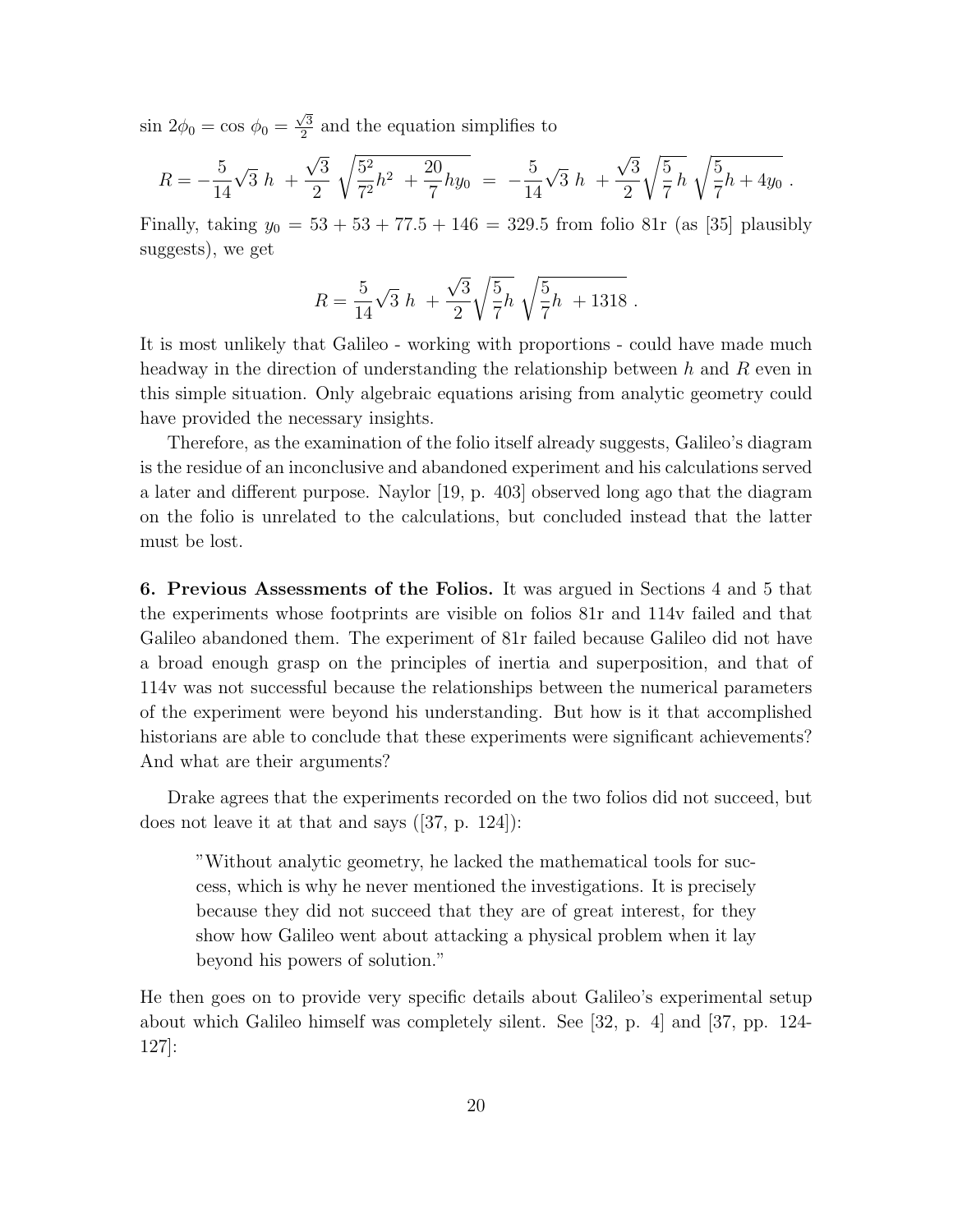"Analysis of Galileo's measurements of downward oblique projections, on ff. 114v and 81r, made it possible to describe in fair detail the apparatus and procedures he had used. His inclined plane was grooved to guide the ball, as decribed in Two New Sciences [i.e., the Discorsi], width of groove  $8\frac{1}{2}$  punti being such as to reduce the linear acceleration by 5.75%, the ball used being of radius 10 punti. For f. 114 $v$  the angle of the plane was set so that horizontal advance was double the vertical

descent; that is, at  $\tan^{-1}\frac{1}{2}$  or 26°.565. For f. 81r, the angles where  $\sin^{-1} \frac{1}{3}$ ,  $\frac{1}{6}$ , and  $\frac{1}{12}$ . Galileo's measurements of projections on both documents were accurate within 4 *punti.*"

How does Drake arrive at this? He reconstructs the experiments of the folios from the fragments that Galileo provides. When a reconstruction provides data that are in tight agreement with the recorded measurements of the folio, Drake regards both the reconstruction and the conclusions drawn from it as the likely explanations of Galileo's procedures. In light of his analysis of folios 114v and 81r, Drake revises his earlier assessment of folio 116v. See [32, pp. 4-5] and [37, pp. 110-113]:

"This information, gleaned over a period of years, made it no longer tenable to suppose that on f. 116v Galileo had measured incorrectly by as much as 40 punti, as seemed to be implied by calculations of his own on that page. A skilled experimentalist capable of holding his results within a variance of four units would not err by ten times that amount in two out of five recorded measurements. Accordingly, I have re-examined f. 116v ... "

Whereas his earlier conclusions rely on actual reconstructions of the experiments, his re-examination of 116v turns to theory. In particular, Drake selects the mathematical model of equation (viii) of Section 3B. His choices  $d = 20$  punti for the diameter of the ball and  $w = 8.5$  punti for the width of the rectangular groove "slow down" the theory, but not enough to bring the predictions to within 4 punti of Galileo's experiment. To accomplish this, Drake argues that the height of Galileo's table must have been  $y_0 = 800$  for some trials of the experiment and  $y_0 = 820$  for the others, instead of the 828 punti that the folio specifies. Refer to [32, pp. 5-13] and [37, Chapter 7].

That Drake's strategy of reconstruction is fundamentally flawed is demonstrated by the other analyses of folios 81r and 114v. Their authors produce different reconstructions that also generate data that is in close agreement with Galileo's fragmentary record. However, the insights about the experiments that are derived from them deviate substantially from those of Drake.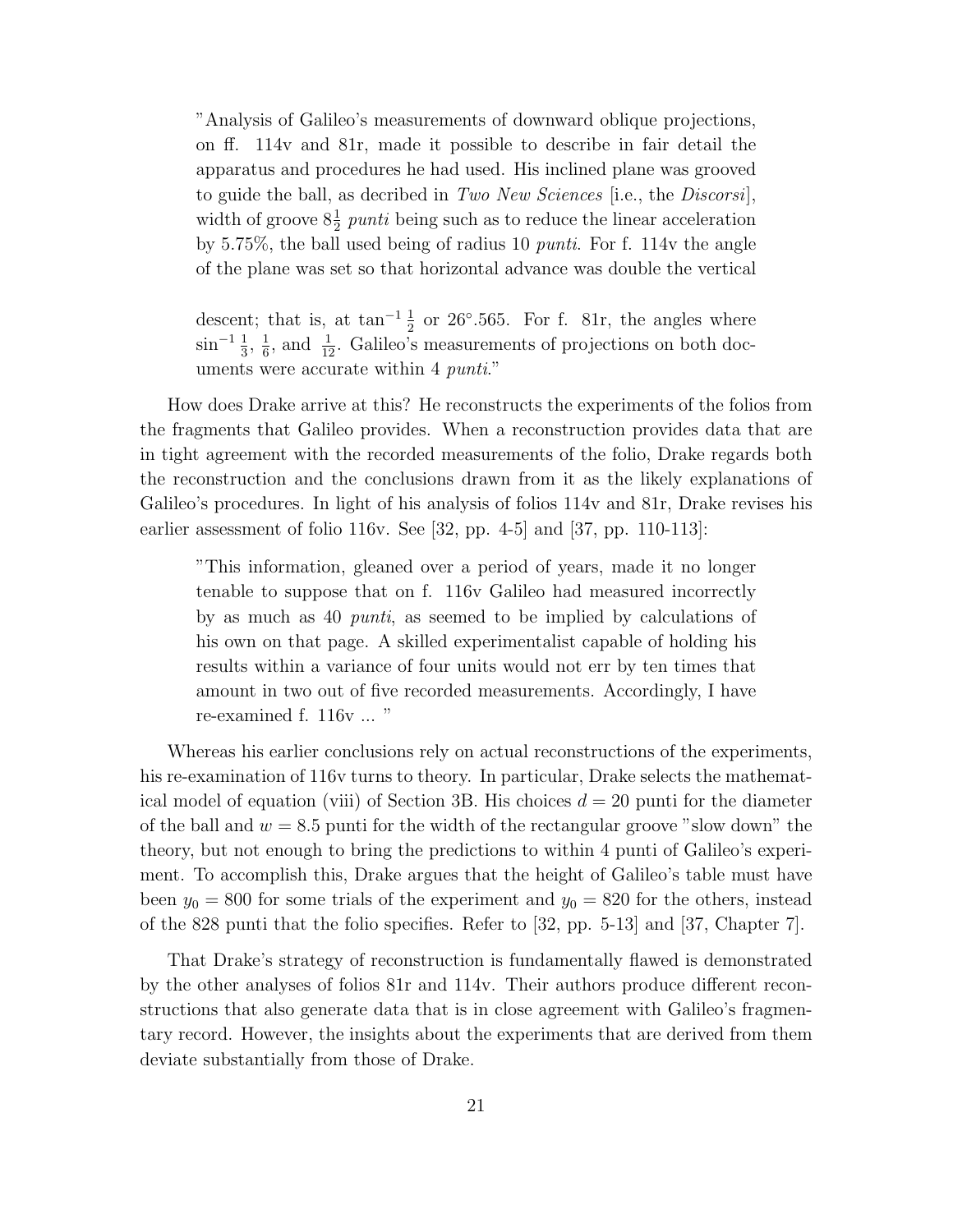Even though a comparison of the diagrams of 114v and 116v suggests the contrary, Naylor infers from his reconstruction that folio 114v is an experiment about horizontal projection rather than oblique projection. He thinks that the experiment covers the same territory as 116v and considers it a success. In reference to Drake's analysis he says ([13, p. 115]):

"The view that Galileo would roll spheres down an incline, compile a list of observations, and then realize his total inability to interpret the information, certainly seems a little out of character."

Naylor regards the experiment of 81r to have been a successful test of the parabolic trajectory. In [18, p. 167] he argues that

"... there are good grounds for believing that Galileo suspected that the curve of the projectile trajectory could well be a parabola. If this was the case, then his knowledge of the parabola would enable him to design his experiment in such a way as to test this hypothesis. His experiment suggests that it was designed on the basis of knowledge of certain relatively simple yet unique properties of parabolas having a common axis."

In Naylor's version of Galileo's experiment the three parabolic trajectories are compared not only under the assumption that all three parabolas have the same axis but that they also have the same apex. But is this assumption consistent with the data on the folio? The same least squares approximation that produced the equation  $y = 0.446797 x - 0.00351906 x^2$  for the inner trajectory (see Section 4) provides the equations  $y = 0.177481 x - 0.00097007 x^2$  for the middle trajectory and the equation  $y = 0.10604 x - 0.000447278 x^2$  for the outer trajectory. Elementary calculus tells us that the axes of these parabolas cross the x-axis near  $x = 63, x = 91$ , and  $x = 119$ , respectively. Therefore, the axis of the parabola that fits the inner data best is 56 punti from the axis of the parabola that fits the outer data best. In the context of the distances recorded on folio 81r, this is excessive. In other words, there is no indication that the experiment of folio 81r deals with parabolas that have a common axis.

Hill [35] also makes use of reconstructions. He considers 114v and 81r to be connected and argues in [35, p. 661] that 114v provisionally, but effectively, tests whether the speed of the ball in its descent (from rest) down the inclined plane is proportional to the square root of the distance that it covers. He finds his data to "broadly approximate" this interpretation of the folio. Would broad approximation have been good enough for Galileo? Note that the 116v experiment tests the speed law in a more effective way. (See the proportion (iv) of Section 3A.)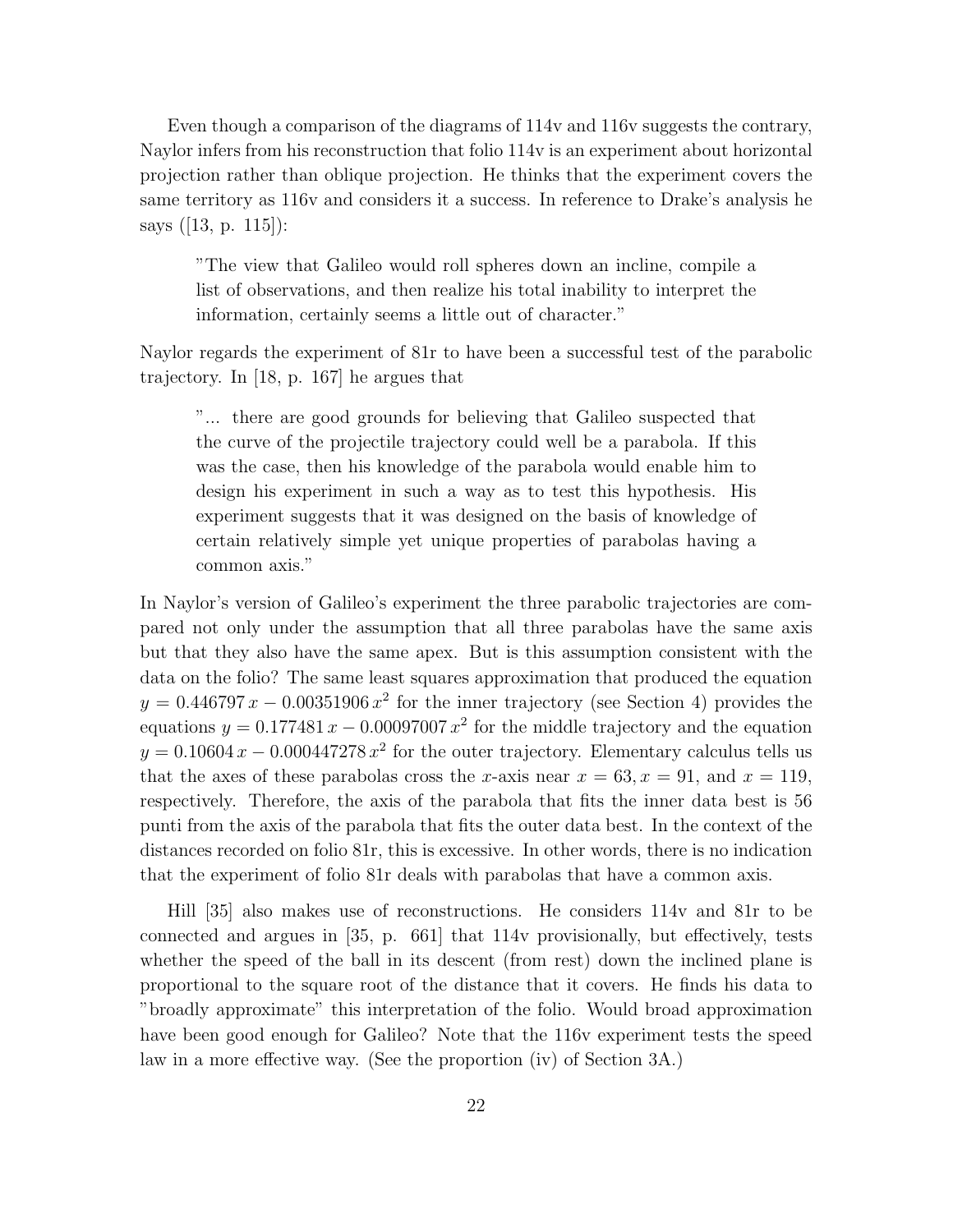As to 81r, Hill does not think that the middle and outer curves of the diagram represent actual trajectories. Instead, he argues that the second set of measurements  $87\frac{1}{2}$ ,  $130\frac{1}{2}$ ,  $177\frac{1}{2}$ , 250 as well as the third 89, 131, 178, 250 are each the horizontal distances (from the table) of a downward projected ball. In this view, the three trajectories that Galileo considers differ only slightly, with the ball landing at a distance of 250 punti from the table in each case. Hill summarizes his study of 81r with the statement ([35, p. 656]) that Galileo

"can conclude that for projections with a fixed baseline value, trajectories approach semiparabolic status as (or very nearly as) their projective angles approach the horizontal, just what one would expect if the parabolic trajectory hypothesis were correct."

Refer again to the coordinate system discussed in Section 4. The semiparabola that Hill refers to is the parabolic trajectory through the points  $(0,0)$  and  $(-250, -329.5)$ obtained by horizontal projection. Check that its equation is  $y = -0.005272x^2$ . It follows that this semiparabolic trajectory is 100.3, 141.8, 186.6 and (as we already know) 250 punti from the table at the respective distances of 53, 106, 183.5, and 329.5 punti below the table top. In terms of the respective horizontal distances, the step from the first trajectory (this is the inner trajectory corresponding to the data, 81, 121, 170, 250) to the second trajectory (corresponding to the data  $87\frac{1}{2}$ ,  $130\frac{1}{2}$ ,  $177\frac{1}{2}$ , 250) is indeed - as Hill asserts - an advance towards the semiparabola just described. Observe, however, that the second trajectory and the third trajectory (corresponding to the data 89, 131, 178, 250) are virtually identical. The differences between the respective horizontal distances - the largest difference is less that 1.5 millimeters - fall well within the error range already discussed in Section 4. Therefore, the step from the second trajectory to the third is not an advance towards the semiparabola. So contrary to Hill's interpretation, there is no approach to semiparabolic status. Even if Galileo had carried out the experiment as described, he would only have had very indirect evidence for the parabolic hypothesis for an oblique trajectory.

In summary, each of the analyses of the experiments of folios 81r and 114v discussed in this section encounters difficulties. In particular, neither the scenarios of success that they describe nor the specific information about the experiments that they provide find support in the evidence supplied by the folios.

**7. Conclusions.** The role that experiment and measurement have historically played in the validation of a scientific theory, especially a developing theory, is a subtle one in general. See Kuhn [21, Chapter 8]. But in the case of folio 116v, we have seen compelling evidence in Section 3 that this experiment is - in terms of both the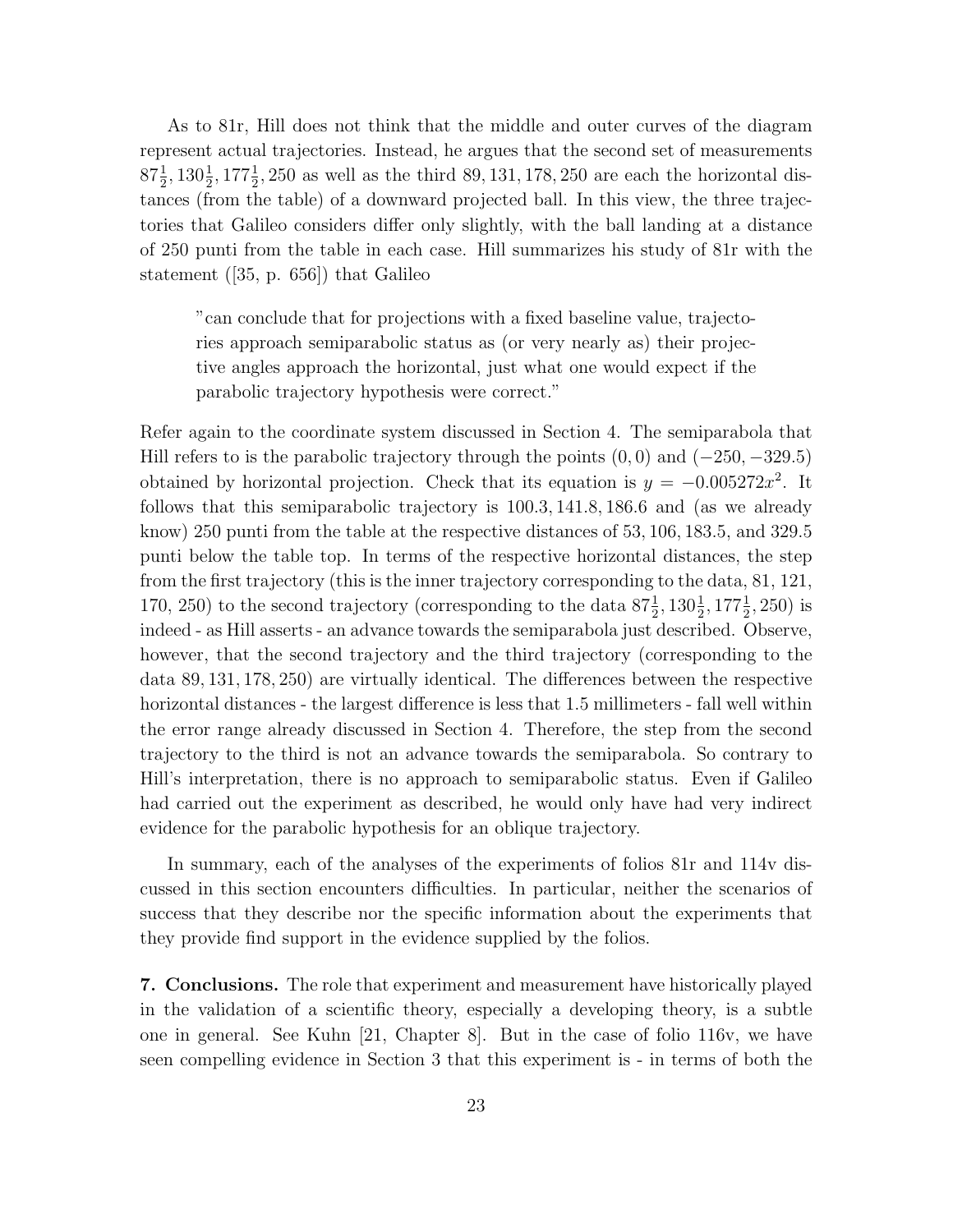validity of the concept and the precision of the execution - a compelling confirmation of Galileo's account of motion. This folio refutes the contention of Koyré to the effect that Galileo's experiments are woefully inadequate. It also confirms that Galileo's analyses on day three of the *Discorsi* as well as the proof on day four of the parabolic trajectory in the case of a horizontal projection are, at least in a substantial way, the achievements of Galileo's work in Padua. Full credit goes to Stillman Drake for uncovering the meaning of folio 116v and for recognizing its relevance.

While there is consensus in the literature that folio 116v describes a successful experiment, there is disagreement as to its purpose. Drake and MacLachlan [16] believe that it is Galileo's aim to test his principle of horizontal inertia. Most historians think that Galileo is in pursuit of the time-squared law of fall. See Hill [35, p. 662]. The discussion of Section 3A shows that the experiment tests none of Galileo's insights independently, but that it in fact tests Galileo's account of motion as a whole. Therefore, it tests neither his law of fall nor his principle of inertia directly. Whereas the test of either the law of fall or the principle of inertia necessarily involves the measurement of time, the experiment of 116v bypasses any need to measure this elusive variable. This point is of historical significance. The inclined plane experiment that Galileo describes in the *Discorsi* is designed to shore up the law of fall and some of its consequences. (See Proposition II. Theorem II and its Corollaries in [2, pp. 166-171]). It therefore focusses on the connection between distance and time. Settle [8, p. 21] points out in the context of his reconstruction of this experiment that "the measurement of time is the most controversial and the most difficult." Indeed, it is the measurement of time that is an explicit target of the skepticism expressed by Koyré (and also Descartes and Mersenne) about Galileo's experiments with inclined planes. See [5, pp. 106-107 and 126].

From our modern perspective, 116v is a successful illustration of experiment testing theory. Was Galileo's perspective the same? What did his experiments mean to him? Why is there no reference to the folio 116v experiment in the *Discorsi*? There have been efforts to answer these questions. In both the *Dialogo* and the *Discorsi* experiments quite clearly serve a didactic even rhetorical function (at least in part) and Galileo stretches his descriptions of them beyond the limits of his observations. Naylor [19] discusses the contrast between these descriptions and Galileo's actual experimental procedures, and suggests plausibly that "the problems to be met in making the folio 116v experiment intelligible for his readers were  $\ldots$  [an] obstacle to its inclusion in the Discorsi." Machamer [44] develops the point that for Galileo to have an intelligible explanation, he needs to have an accompanying experience - often provided by a mechanical device - that illustrates the phenomenon. In particular, Machamer regards the idea that Galileo's insistence on making his thinking about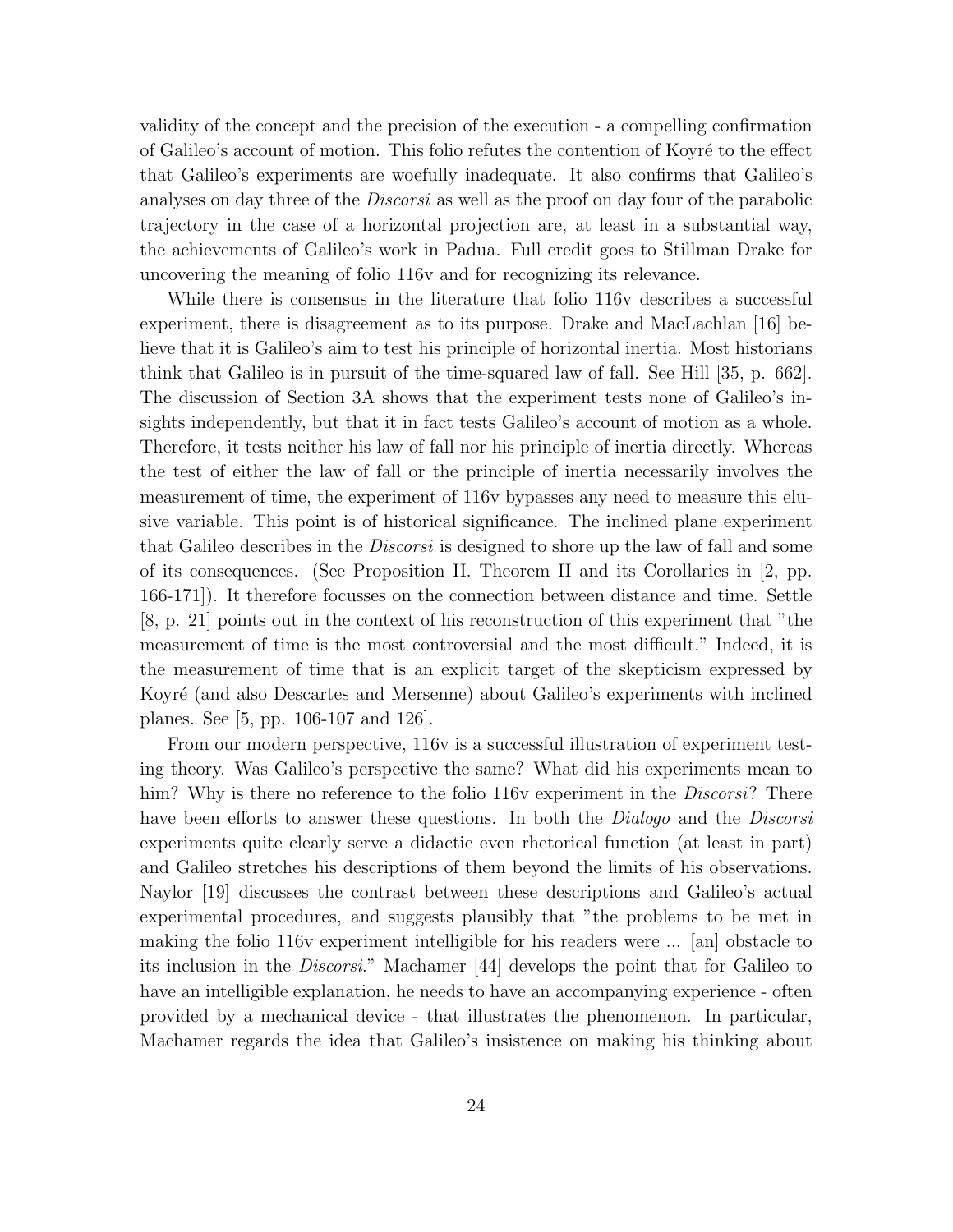motion intelligible by mechanical models "fits well" with the practice in geometry (the mathematical environment in which Galileo worked) of proof by geometrical construction.

The evident failure of the experiments of folios 81r and 114v does not detract from the success of 116v. But it does call for a reassesment of Galileo the experimental scientist. Recall Koyré's assertion ( $[5, p. 106]$ ) "Galileo's experiment is beautifully conceived; the idea of substituting a body rolling down an inclined plane for a body in free fall is truly a mark of genius. But, we are obliged to note, its execution is not of the same order as its conception." It is indeed the case that Galileo's experiments with inclined planes are ingenious in their concept, but rather than their execution, it is Galileo's understanding of the underlying physical principles and mathematical relationships that is not always up to the task.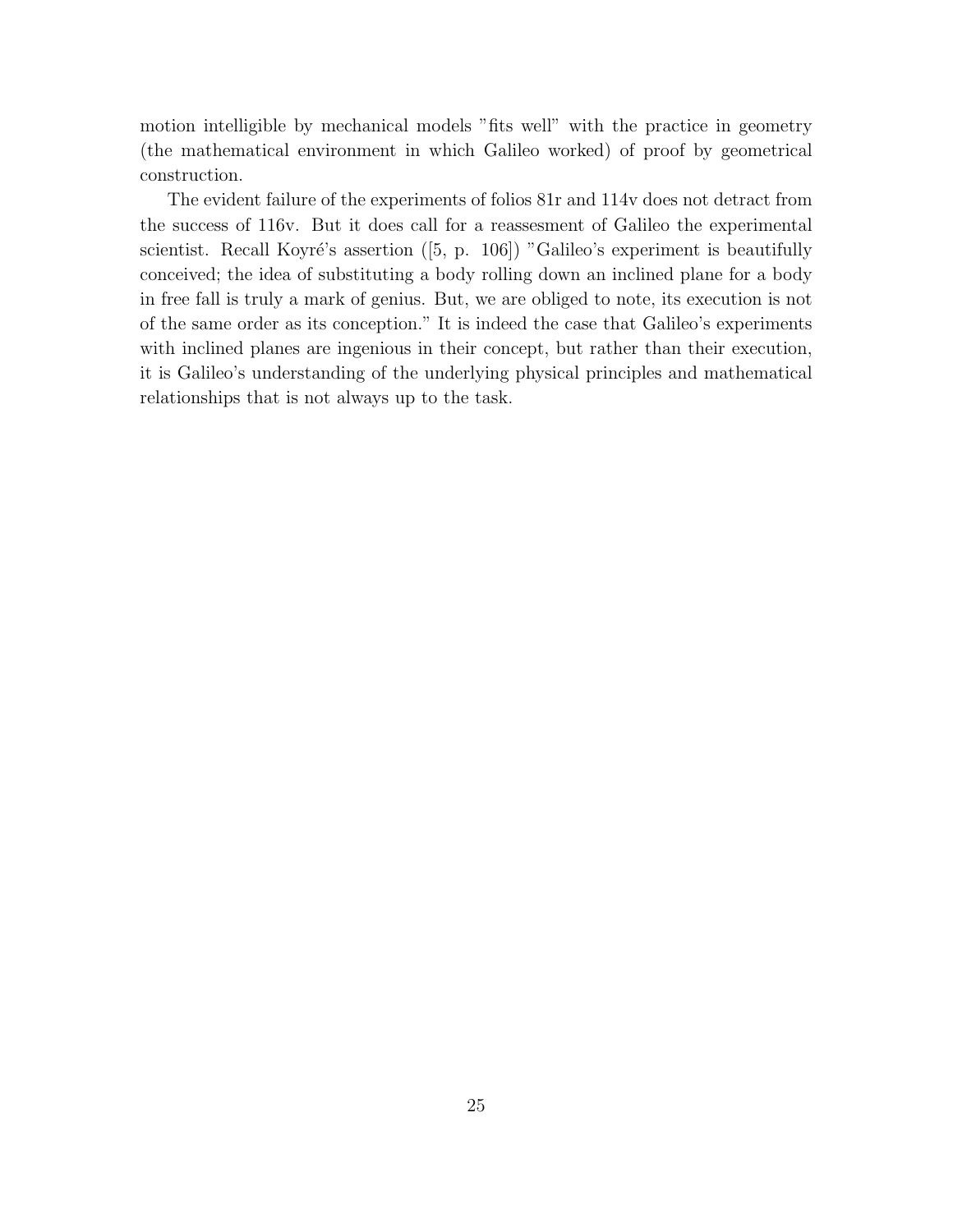## REFERENCES (in chronological order)

For much more extensive bibliographies consult McMullin [9] and Damerow-Freudenthal-McLaughlin-Renn [38].

- 1. Galileo Galilei, Dialogo doue ne i congressi di quattro giornate si discorre sopra i due Massimi Sistemi del Mondo,: Tolemaico, e Copernicano, Florence, 1632. Stillman Drake translation, Dialogue Concerning the Two Chief World Systems - Ptolemaic and Copernican, University of California Press, 1967.
- 2. Galileo Galilei, Discorsi e dimostrazioni matematiche, intorno a due nuove scienze atteninti alla mecanica  $\mathcal{B}$  i movimenti locali, Leyden, at the Elzeviers, 1638. H. Crew and A. de Salvio, translation, Dialogues Concerning Two New Sciences, Northwestern University, Evanston and Chicago, 1950; reprinted by McGraw Hill, New York, 1963. Stillman Drake translation, *Discourses*  $\mathcal{C}$  Mathematical Demonstrations Concerning Two New Sciences Pertaining to Mechanics & Local Motion, University of Wisconsin Press, 1974, second edition, Wall and Thompson, Toronto, 1989.
- 3. I. Kant, Critik der Reinen Vernunft, B edition 1787. N. K. Smith translation, Critique of Pure Reason, Second Edition, London, 1956.
- 4. E. Mach, The Science of Mechanics, Chicago, 1893.
- 5. A. Koyré, *Etudes Galiléennes*, Librarie Scientifiques Hermann et Cie, 1939. John Mepham translation, *Galileo Studies*, Humanities Press, New Jersey, 1978.
- 6. A. Koyré, An Experiment in Measurement, Proc. Am. Phil. Soc. 97 (1953), 222-237.
- 7. R. Dugas, Mechanics of the seventeenth century, from the scholastic antecedents to classical thought, Neuchatel, Editions du Griffon; New York, Central Book ` Co., 1958.
- 8. T. Settle, An Experiment in the History of Science, Science, Vol. 133 (1961), 19-23.
- 9. E. McMullin, editor, Galileo: Man of Science, New York, NY, Basic Books, 1967.
- 10. E. McMullin, Galileo: Man of Science, in Galileo: Man of Science, E. McMullin, editor, 1967, 3-51.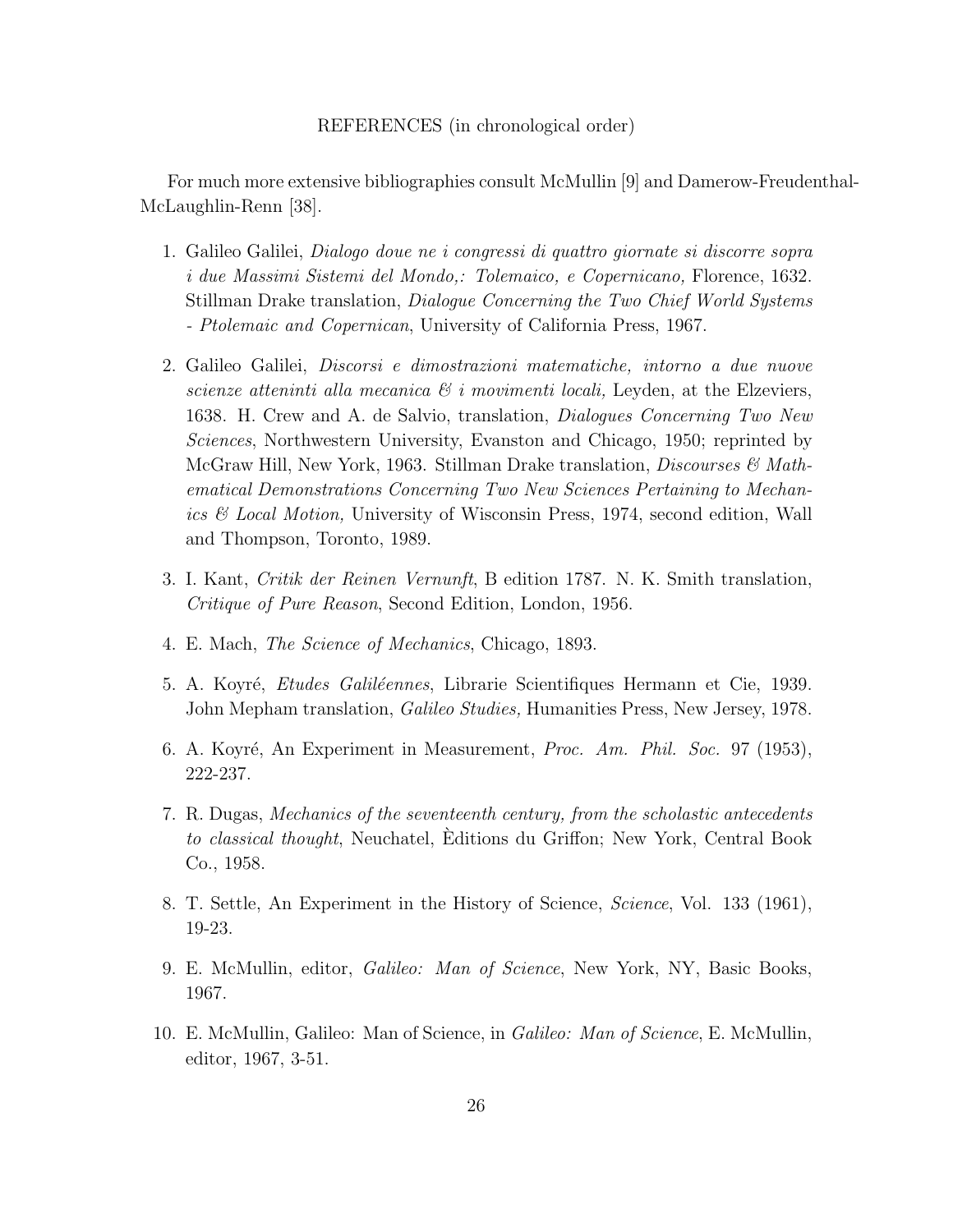- 11. T. Settle, Galileo's use of experiment as a tool of investigation, in Galileo: Man of Science, E. McMullin, editor, 1967, 315-337.
- 12. S. Drake, Galileo's Experimental Confirmation of Horizontal Inertia: Unpublished Manuscripts, Isis 64 (1973), 291-305.
- 13. R. H. Naylor, Galileo and the Problem of Free Fall, The British Journal for the History of Science 7 (1974), 105-134.
- 14. R. H. Naylor, The Evolution of an Experiment: Guidobaldo Del Monte and Galileo's Discorsi Demonstration of the Parabolic Trajectory, *Physis* 16 (1974), 323-346.
- 15. W. L. Wisan, The New Science of Motion: A Study nof Galileo's De motu locali, Archive for History of Exact Sciences 13 (1974), 103-306.
- 16. S. Drake and J. MacLachlan, Galileo's Discovery of the Parabolic Trajectory, Scientific American, Vol. 232 (3) (1975), 102-110.
- 17. W. R. Shea and N. S. Wolf, Stillman Drake and the Archimedean Grandfather of Experimental Science, Isis 66 (1975), 397-400.
- 18. R. H. Naylor, Galileo: the Search for the Parabolic Trajectory, Annals of Science 33 (1976), 153-172.
- 19. R. H. Naylor, Galileo: Real Experiment and Didactic Demonstration, Isis 67 (1976), 398-419.
- 20. R. H. Naylor, Galileo's Theory of Motion: Processes of Conceptual Change in the Period 1604-1610, Annals of Science 34 (1977), 365-392.
- 21. T. S. Kuhn, The Essential Tension, Selected Studies in Scientific Tradition and Change, The University of Chicago Press, Chicago and London, 1977.
- 22. S. Drake, Galileo at Work: His Scientific Biography, The University of Chicago Press, Chicago and London, 1978.
- 23. E. McMullin, The Conception of Science in Galileo's Work, in New Perspectives on Galileo, R. E. Butts and J. C. Pitts, editors, D. Reidel Publishing Company, Dordrecht, Holland 1978, 209-257.
- 24. D. Hill, A Note on a Galilean Worksheet, Isis 70 (1979), 269-271.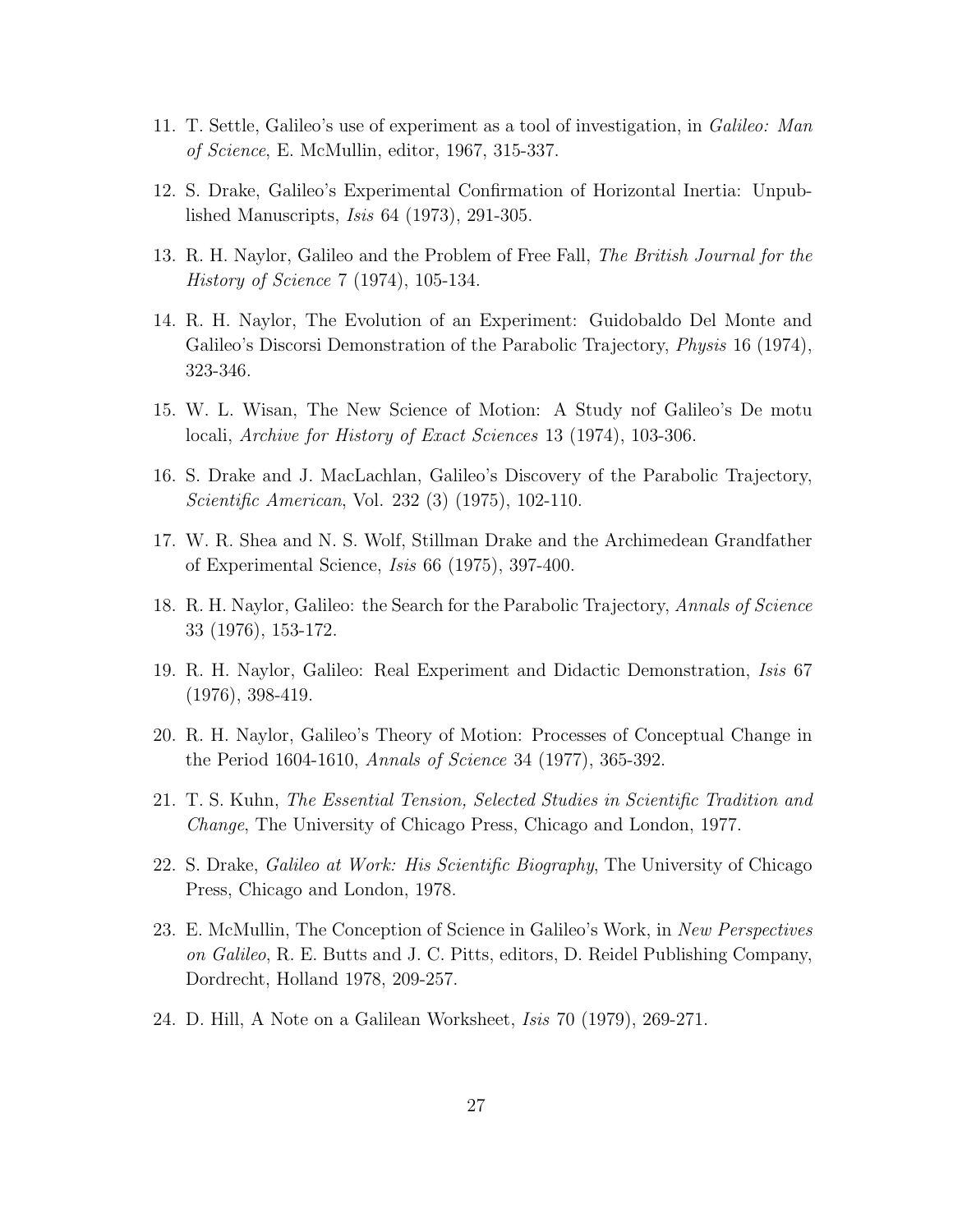- 25. R. H. Naylor, The Role of Experiment in Galileo's Early Work on the Law of Fall, Annals of Science 37 (1980), 363-378.
- 26. R. H. Naylor, Galileo's Theory of Projectile Motion, Isis 71 (1980), 550-570.
- 27. S. Drake, Analysis of Galileo's Experimental Data, Annals of Science 39 (1982), 389-397.
- 28. R. H. Naylor, Galileo's Early Experiments on Projectile Trajectories, Annals of Science 40 (1983), 391-394.
- 29. S. Drake, Comment on Naylor's "Galileo's Early Experiments on Projectile Trajectories," Annals of Science 40 (1983), 395.
- 30. T. Settle, Galileo and Early Experimentation, in Springs of Scientific Creativity. Essays on founders of Modern Science, R. Aris, H. T. Davis, and R. H. Stuewer, editors, University of Minnesota Press, Minneapolis 1983, 3-20.
- 31. W. L. Wisan, Galileo and the Process of Scientific Creation, Isis 75 (1984), 269-286.
- 32. S. Drake, Galileo's Accuracy in Measuring Horizontal Projections, Annali dell' Instituto e Museo di Storia della Sciencia 10 (1985), 1-14.
- 33. D. Hill, Galileo's Work on 116v: A New Analysis, Isis 77 (1986), 283-291.
- 34. S. A. Bedini, Galileo and Scientific Instrumentation, in Reinterpreting Galileo, W. A. Wallace, editor, Catholic University of America Press, Washington D. C., 1986, 127-153.
- 35. D. Hill, DissectingTrajectories, Galileo's Early Experiments on Projectile Motion and the Law of Free Fall, Isis 79 (1988), 646-668.
- 36. S. Drake, History of Free Fall, Aristotle to Galileo, Wall & Thompson, Toronto, 1989.
- 37. S. Drake, Galileo: Pioneer Scientist, University of Toronto Press, 1990.
- 38. P. Damerow, G. Freudenthal, P. McLaughlin, and J. Renn, Exploring the Limits of Preclassical Mechanics, Springer-Verlag, New York, 1992.
- 39. Pope John Paul II, Lessons of the Galileo Case, Origins Vol. 22: No. 22, November 12, 1992, 369-374.